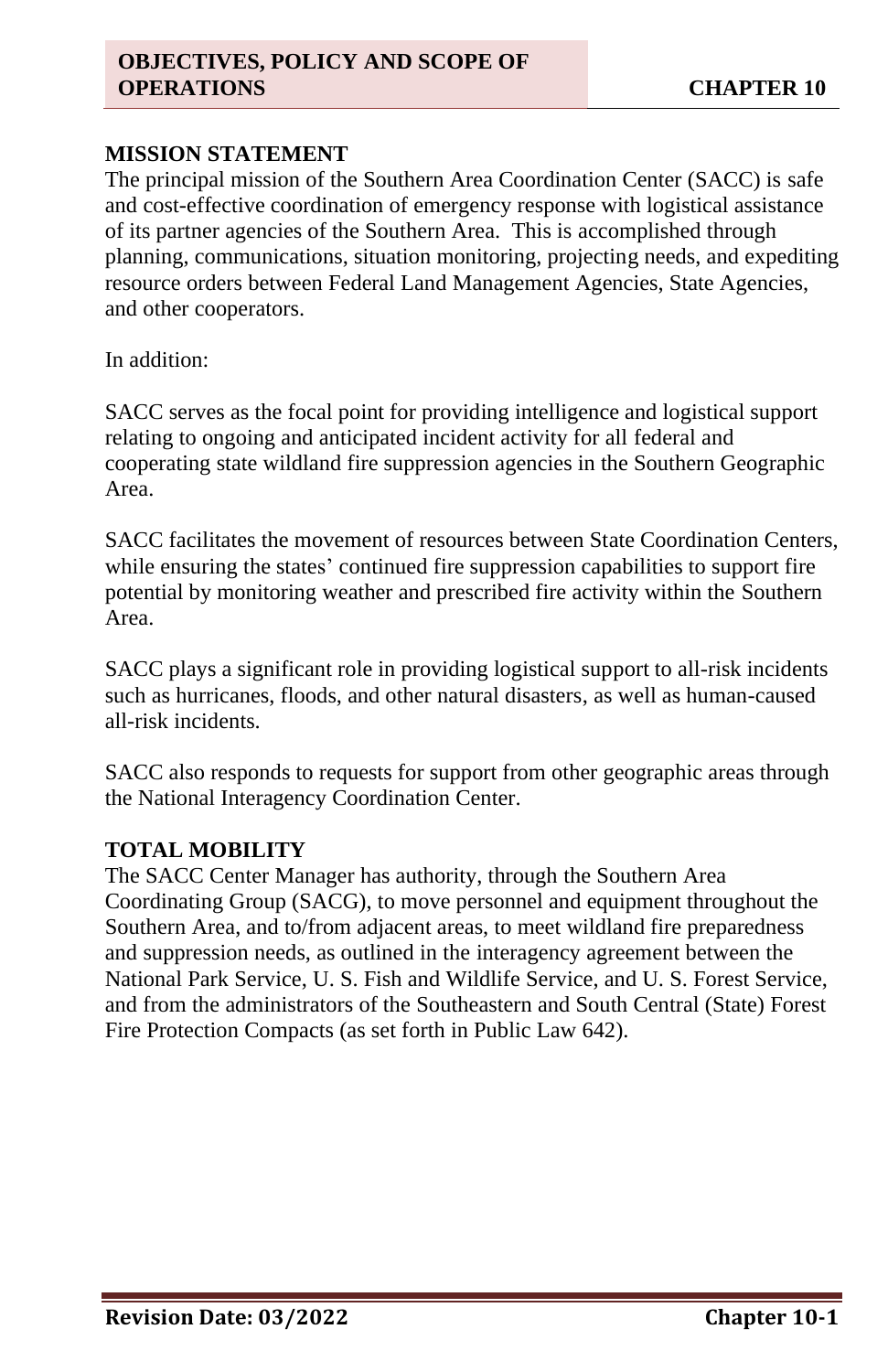# **PRIORITIES**

When competition for resources exists within the Southern Area, the SACC Center Manager, or the SAMAC will establish priorities.

The standard criteria to be used in establishing priorities are:

- ➢ **Potential to destroy**
	- o Human life.
	- o Property and Resource Values.
- ➢ **Initial Attack.**
- ➢ **Escaped fires and emerging fires:** Units will be asked to describe the probability of meeting wildland fire objectives within the specified time frame documented in the Wildland Fire Decision Support System (WFDSS) to assist in determining priorities.
- ➢ **Support of ongoing incidents.**

Requests for non-fire or all-hazard incident support will be evaluated on a caseby-case basis by the SACC Center Manager and the SAMAC, and a decision on dispatch/coordination system involvement will be made using the following criteria (these same criteria can be used as a checklist at the local level by State MAC Groups):

- ➢ Is the incident an emergency or extreme emergency? Is emergency travel authorized for non-exempt personnel (for example, "compensable because it results from an event which could not be scheduled nor is the incident a planned 'special event'")?
- ➢ What is the anticipated magnitude and duration of this event?
- ➢ Is it appropriate for agency personnel/resources to assist in this incident?
- ➢ Are ground and aviation safety standards in place?
- ➢ Can the resources we've been asked to mobilize safely operate on the incident?
- $\triangleright$  Is the incident expected to impact other agency or other geographic area resources and to what extent?
- $\triangleright$  Are there any laws or policies that would prohibit any federal or state agencies from assisting the requesting agency?
- ➢ Do MOUs or agreements exist (or need to be developed) in order to reimburse other agencies for all associated costs?
- ➢ If law enforcement personnel are requested, are jurisdictional issues covered by an MOU (or need to be developed) for other agencies to assist?
- $\triangleright$  If dispatch/coordination system assistance is desired by the requesting agency, will overtime authorization(s) be completed to reimburse overtime salaries for support personnel at the State Coordination Center, SACC, and Fire Cache level?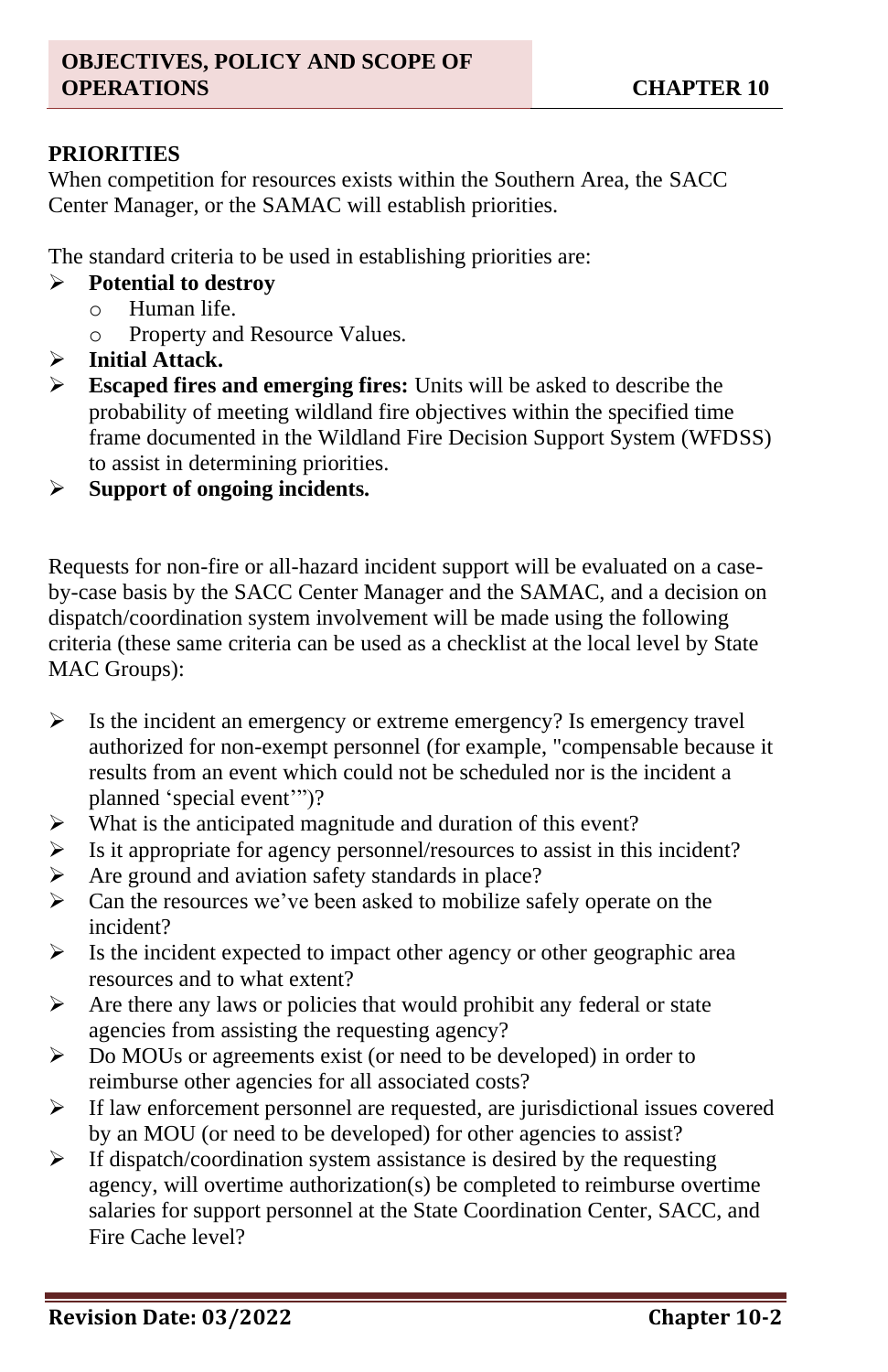- $\triangleright$  Are there any constraints on the use and reimbursement of detailers to process resource requests at the State Coordination Center and SACC level?
- $\triangleright$  Is there any "value added" to the mobilization and demobilization process by dispatch/coordination system involvement? (For example, will the dispatch/coordination system be tasked with networking incident requests, or will the resource order process be used only to document and pass information on "name requested" resources after the requesting agency/unit locates and identifies these resources?)

# **SCOPE OF OPERATION**

#### **GENERAL**

The Southern Area Mobilization Guide is a supplement to the National Interagency Mobilization Guide. The Southern Area Mobilization Guide is an extension of Agency Manual/Handbook Systems, Directories, and Instruction Memorandums relating to logistical support operations to provide dispatching policies, procedures, and organization.

#### **NATIONAL RESPONSE FRAMEWORK (NRF)**

Refer to National Interagency Mobilization Guide, Chapter 10

# **OFFICE OF FOREIGN DISASTER ASSISTANCE (OFDA)**

Refer to National Interagency Mobilization Guide, Chapter 10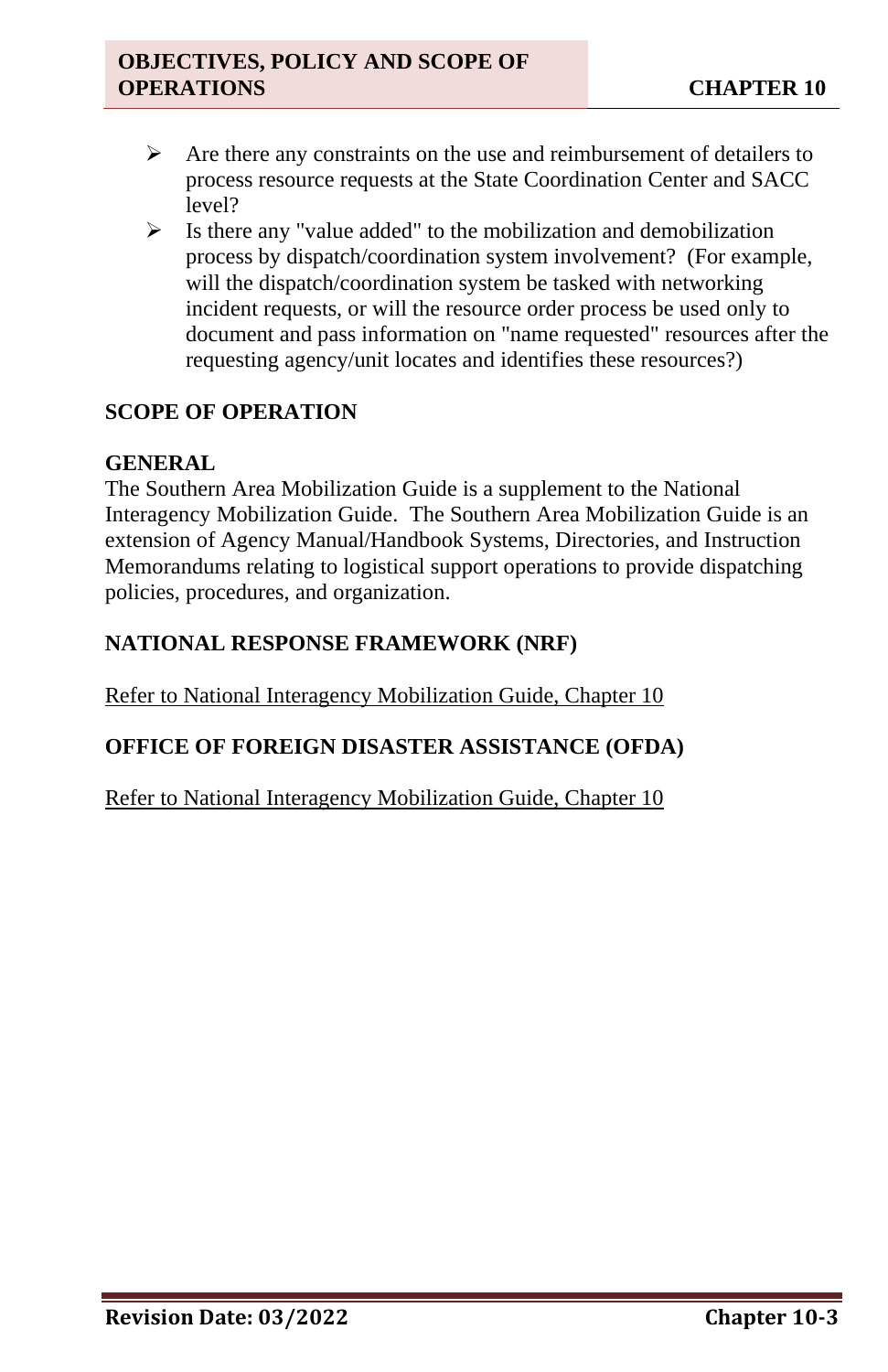#### **RESPONSIBILITIES OF SOUTHERN AREA COORDINATION CENTER**

- ➢ Provide a focal point for information concerning the overall incident situation in the Southern Area, including but not limited to fire danger, number of fires, and number of personnel and equipment committed to fires.
- ➢ Anticipate needs and stay ahead of the logistics curve.
- ➢ Provide, a Predictive Services unit responsible for the situation reporting program, incident status summaries, weather data, resource status reports, fire activity forecasting, and the Southern Area Coordination Center website.
- ➢ Determine the amounts and locations of available overhead, crews, equipment, aircraft, transportation, and supplies. Establish criteria and priorities for sharing available resources.
- $\triangleright$  Coordinate the movement of overhead, crews, equipment, aircraft, and supplies from one State or Area of Federal Land Management Agencies and Cooperators to another within and outside the Southern Area. Provide coordination between other Geographic Areas concerning pre-suppression needs.
- ➢ Coordinate with Agency Directors of Fire and Aviation Management or designated alternates to determine priorities for overhead, crews, equipment, aircraft, and supplies when multiple fire situations make it difficult to fill all requests for assistance.
- $\triangleright$  Keep federal land management agency heads, supervisors, chief's office(s), NICC, and cooperators informed of current and critical fire situations and major fires. Establish needs and priorities for resource allocation.
- ➢ Develop and maintain an accurate summary of crew assignments to fire suppression and prescribed fire projects so that crew use can be weighed against the desired delivery time and transportation efficiency.
- ➢ Provide liaison between ordering units and fire cache on supply needs and delivery methods.
- ➢ Monitor dispatch operations for compliance in meeting dispatch standards.
- ➢ Participate in incident closeouts and in the analysis of coordination and dispatch activities.
- $\triangleright$  Provide leadership in dispatch training programs to facilitate current dispatch and coordination needs.
- ➢ Determine needs to preposition suppression resources at the most strategic locations and initiate moves through host State Coordination Centers.
- ➢ Assist during State compact activity.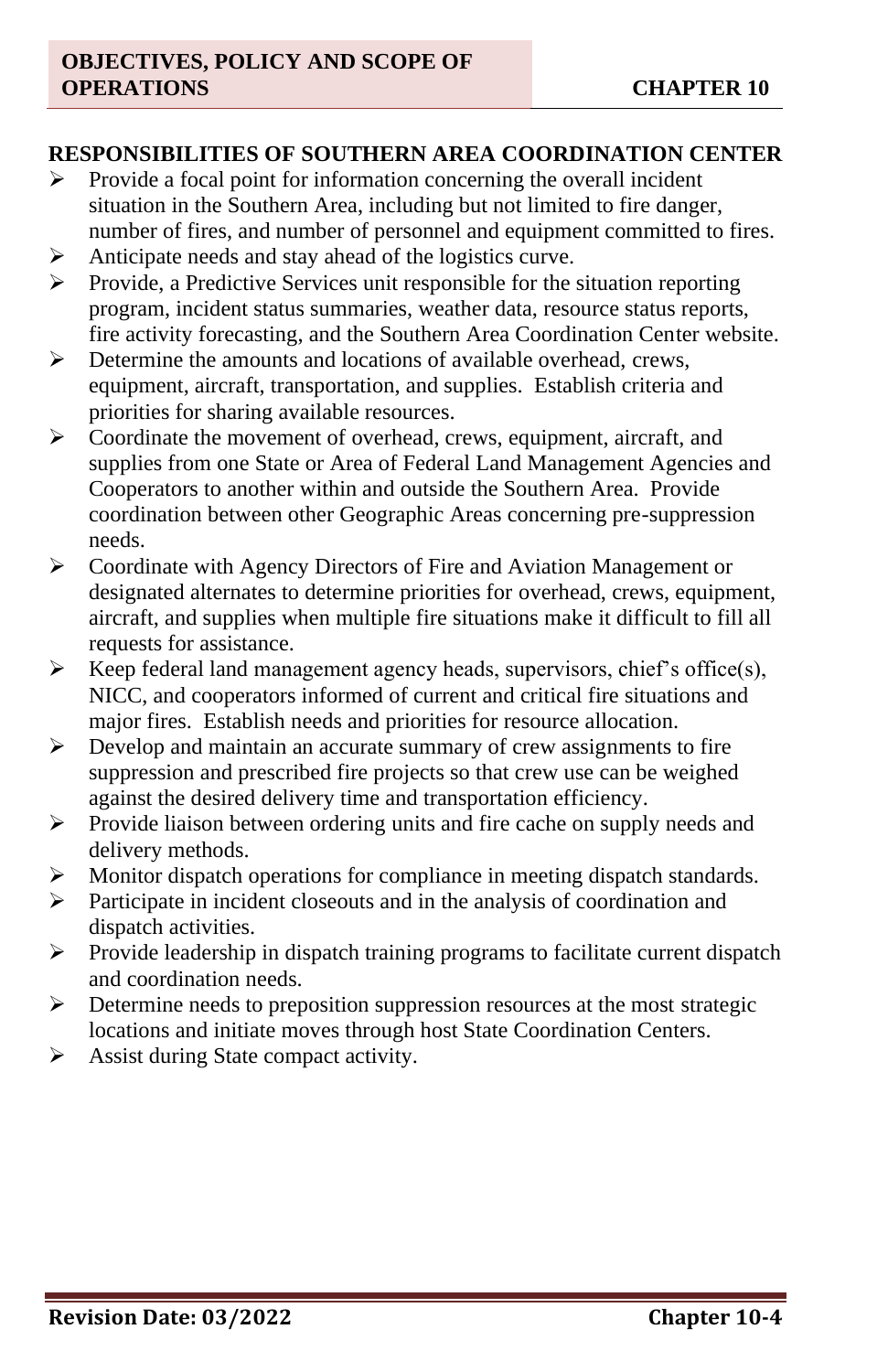#### **RESPONSIBILITIES OF STATE COORDINATION CENTERS**

- ➢ Most state centers are responsible for initial attack dispatch. Some centers may not actually engage in initial attack activities, however, they will be responsible for establishing standards and monitoring initial attack activity
- $\triangleright$  Responsible for mobilizing and dispatching of resources within their area of jurisdiction.
- ➢ Facilitate adequate staffing of all incidents through the State Coordination Center's dispatch system.
- ➢ Inform the Southern Area Coordination Center of any anticipated critical fire situations, fire activity, or all-risk activity that may exhaust the State Center's capabilities.
- ➢ Maintain a written or electronic log of all suppression activities up until the time the formal Resource Order dispatch begins, and continue the log on essential items not covered by Resource Order.
- ➢ Maintain a record of the locations of personnel, equipment, and aircraft during pre-suppression activities.
- ➢ Provide Southern Area Coordination Center with incident status information on all large fires, or small fires that threaten life or property on a daily basis.
- ➢ Determine needs for prepositioning resources or for deviations from published staffing levels. Additional shared resources which are needed will be requested on a Resource Order through normal dispatch channels with the concurrence of the Southern Area Coordination Center.
- ➢ Request resources from one State Coordination Center's jurisdiction to another (unless covered by an MOU or initial attack agreement) through the neighborhood concept or through SACC.

# **SACC OFFICE STAFFING**

The SACC Center Manager will ensure SACC is staffed to meet the needs of the field units. During periods of incident activity, SACC will extend the staffing hours as determined by the SACC Center Manager. Responses to after-hours activity will be provided by an on-call Coordinator.

# **MOBILIZATION/DEMOBILIZATION**

The Southern Area Coordination Center provides for the cost-effective mobilization and demobilization of resources between the State Coordination Centers and the National Interagency Coordination Center.

Cost-effective, timely and safe mobilization/demobilization of resources throughout the Southern Area will be managed at all levels of the dispatch coordination system. Incidents and sending units should coordinate any nonstandard mobilization alternatives including POVs, charter aircraft, and/or delayed mobilization/demobilization.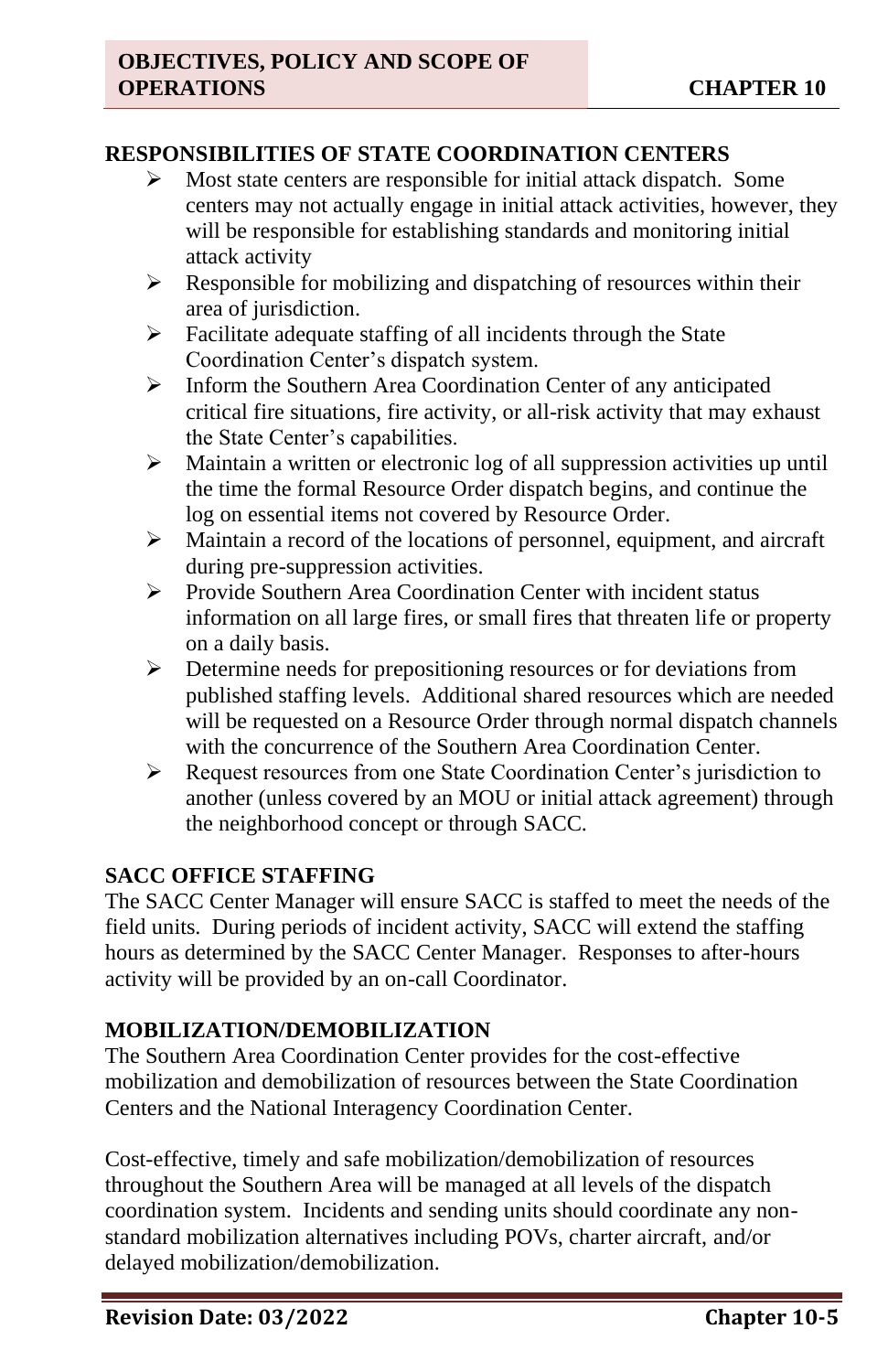#### **SAFETY**

Safety is the highest priority. All dispatchers, fire managers, and incident personnel must recognize their responsibility for safety in emergency operations, and must perform their duties accordingly. They will adhere to established policies and procedures, and will demonstrate a "Safety First" attitude.

#### **WILDLAND FIRE ENTRAPMENT/FATALITY**

Notification will be made immediately by telephone directly to SACC. SACC will ensure notification of the SACG Agency Representative in addition to NICC. Refer to National Interagency Mobilization Guide, Chapter 10, for reporting criteria.

#### **SERIOUS ACCIDENT/INJURY REPORTING**

In addition to agency specific requirements all serious accidents and injuries will be reported through the dispatch coordination system. Serious accidents and injuries can be defined as those that require hospitalization and/or significant property damage. All such incidents should be reported on the same day of the incident occurrence.

Reporting details will include:

- ➢ Reporting Party
- ➢ Employee/Host Unit IDs
- ➢ Injuries/ Fatalities
- ➢ Transport/Hospital/Burn Center Information
- ➢ Name of Incident
- ➢ Aircraft or Equipment Involved

#### **WORK/REST GUIDELINES, AND LENGTH OF ASSIGNMENT**

Refer to the National Interagency Mobilization Guide Chapter 10.

#### **INCIDENT OPERATIONS DRIVING**

Refer to the National Interagency Mobilization Guide Chapter 10.

#### **INITIAL ATTACK DEFINITION**

Refer to the National Interagency Mobilization Guide Chapter 10.

#### **RESOURCE MOBILIZATION**

A standard Resource Order numbering system will be used. Refer to the National Interagency Mobilization Guide Chapter 10. Resource order numbering will be established on a calendar year basis to conform to the National Interagency Coordination Center standards for Resource Order Numbering in order to facilitate statistical and data gathering. Resource order numbering in the Southern Area will commence at the beginning of each calendar year.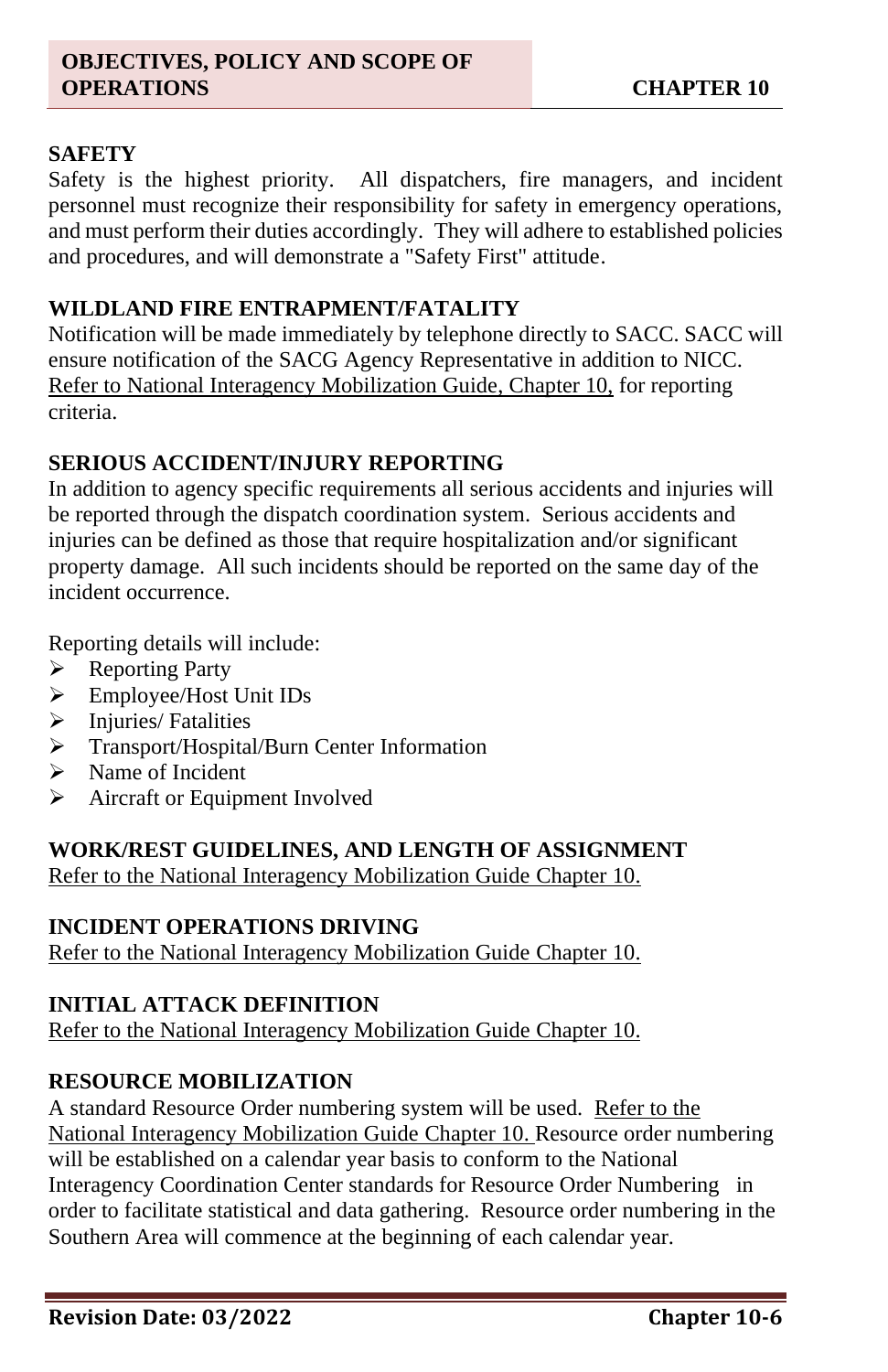Any resource committed on a current fiscal year (FY) resource order will be reassigned to next fiscal year's resource order. Any resource being ordered after **September 30th** will be ordered on a new resource order for the new fiscal year. (Note: Suppression and all-hazard incidents resources are exempt.)

Any resource committed on a current calendar year (CY) suppression and/or allhazard resource orders will remain assigned into the next calendar year. After all resources are released, no anticipation of new resource orders and the incident isn't under litigation, you may close the incident for future IROC archiving.

#### **RESOURCE MOBILIZATION PRIORITIES**

The Southern Area Coordinating Group has established priorities for resource mobilization. The priorities are as follows:

- 1. Resources represented by the Southern Area Coordinating Group (Bureau of Indian Affairs, Department of Defense, U.S. Fish and Wildlife Service, U. S. Forest Service, National Park Service, and Southern States). Each of these agencies has equal priority. State Coordination Centers should devise a fair and equitable manner to utilize these resources. This can be accomplished by using a rotation established pre-season, "first-available/first-mobilized", or other method(s).
- 2. Administratively Determined (AD) hires. This refers to resources that are not employees of the agencies represented by the Southern Area Coordinating Group. This does not include state employees that are paid utilizing the AD Pay Plan.
- 3. Contractors
- 4. Fire Departments

# **NATIONAL RESOURCES**

Refer to the National Interagency Mobilization Guide Chapter 10.

# **SOUTHERN AREA RESOURCES**

- ➢ Mobile Cache Support Vans
- ➢ Portable Retardant Bases
- ➢ Type 2 Incident Management Teams
- ➢ Southern Area Type 3 Incident Management Teams
- ➢ Buying Teams
- ➢ Prevention Teams
- ➢ Type 3 Helicopters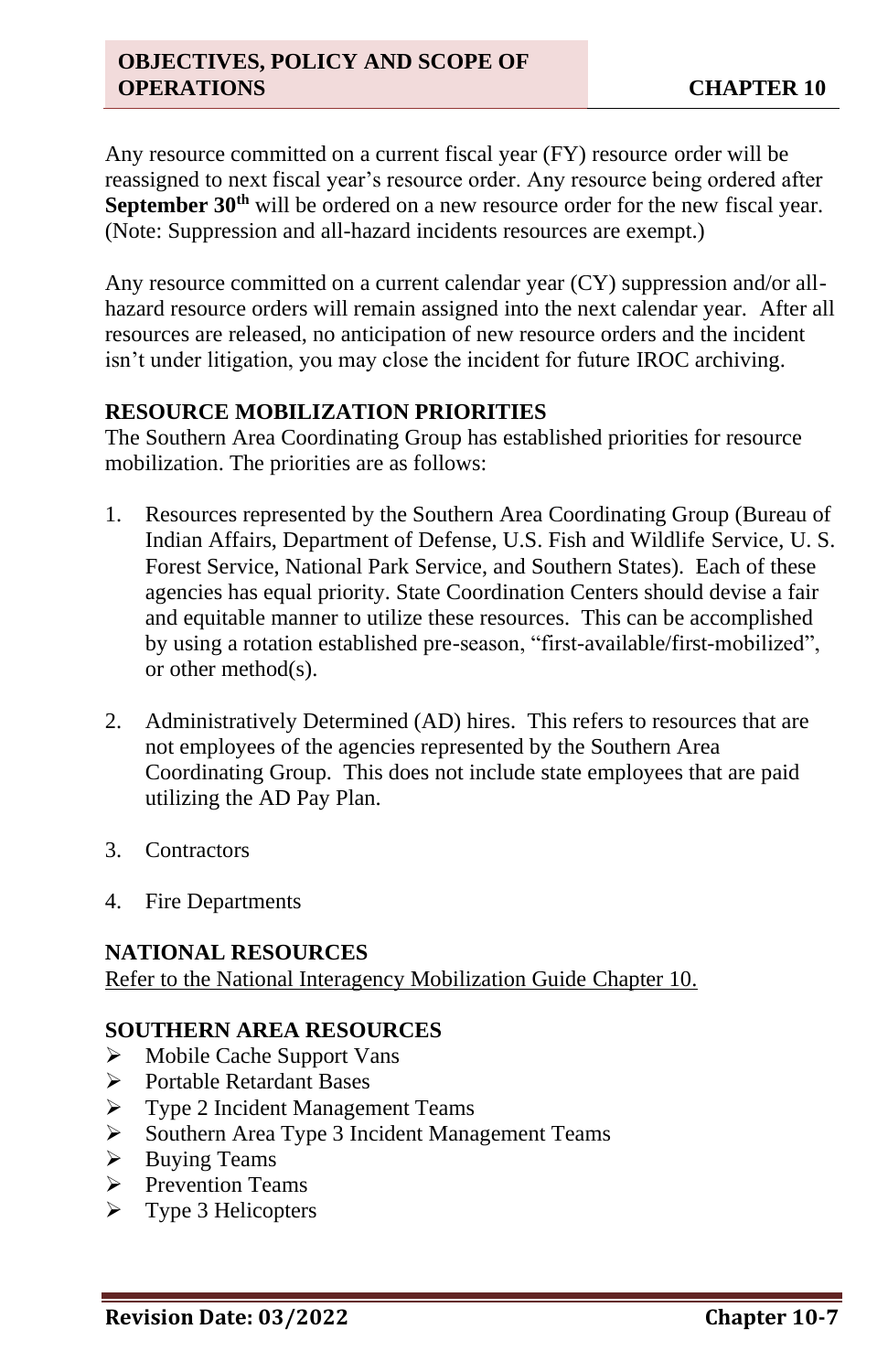#### **NOTIFICATION OF COMMITMENT OF NATIONAL RESOURCES** Refer to the National Interagency Mobilization Guide Chapter 10.

# **UNABLE TO FILL (UTF) PROCEDURE**

Refer to the National Interagency Mobilization Guide Chapter 10.

#### **STANDARD CUBES, WEIGHT AND GEAR POLICY FOR ALL PERSONNEL, EXCLUDING SMOKEJUMPERS, AND HELICOPTER MANAGERS**

Refer to the National Interagency Mobilization Guide Chapter 10.

#### **WILDLAND FIRE WEATHER FORECASTS**

Refer to the National Interagency Mobilization Guide Chapter 10. The National Weather Service will distribute morning fire weather forecasts, afternoon updates, fire weather watches, and red flag warnings as specified in their annual operating plan.

# **ORDERING CHANNELS/COST CODING**

All agencies have designated ordering procedures for incident and Wildland fire support and services. These established ordering channels provide for: rapid movement of requests, agency review, efficient utilization of resources and cost effectiveness. Refer to the National Interagency Mobilization Guide, Chapter 10.

#### **SOUTHERN AREA COORDINATION CENTER**

The Southern Area Coordination Center (SACC), Atlanta, Georgia, is the focal point for internal and external requests for all federal and state land management agencies within Alabama, Arkansas, Florida, Georgia, Kentucky, Louisiana, Mississippi, North Carolina, South Carolina, Tennessee, Virginia, Puerto Rico, and the U.S. Virgin Islands. Also included are federal agencies east of the 100<sup>th</sup> Meridian within the States of Texas and Oklahoma. The Oklahoma Department of Agriculture – Forestry Service and Texas Forest Service are represented statewide by the Southern Area Coordination Center.

# **STATE COORDINATION CENTERS**

The twelve State Coordination Centers are responsible for coordinating the mobilization of resources within their areas of jurisdiction and the collection and dissemination of intelligence information on incidents within their states. The State Coordination Centers serve as the link between SACC and individual Forests, Parks, Refuges, Tribes, BIA Agencies, and State units.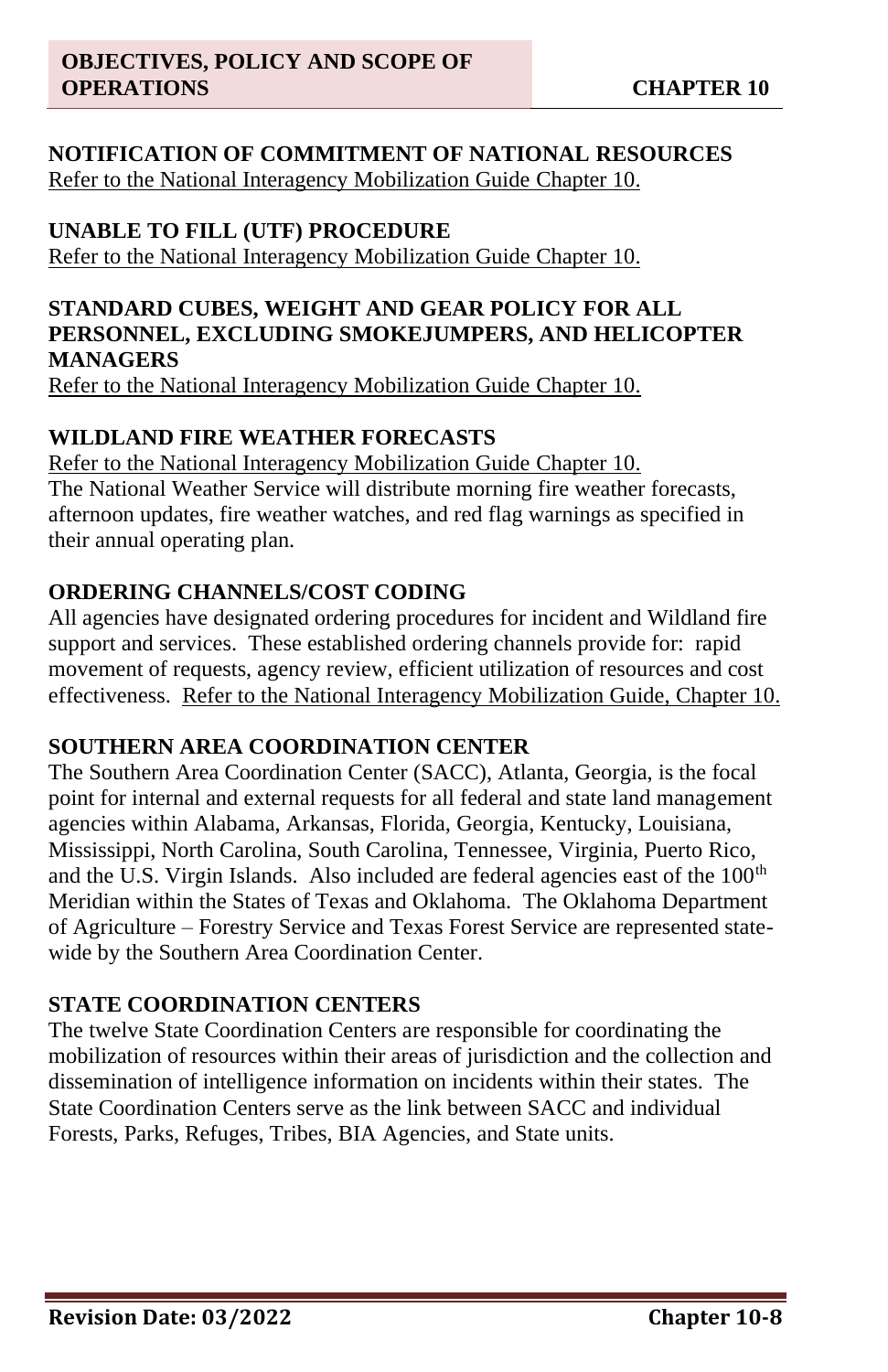### **ORDERING PROCEDURES**

#### **INCIDENT RELATED ORDERING**

**Initial Attack Dispatching:** During the initial response to an incident, a State Coordination Center may utilize the resources under their jurisdiction within the state and/or the closest resources in an adjacent state, utilizing the "neighborhood concept." State Coordination Centers utilizing initial attack resources with adjacent State Centers must have written agreements in place.

**Southern Area Neighborhood Concept:** Units may place orders for initial attack (Type 3, 4, and 5 incidents) or reinforcement items to support an incident on their own unit from adjoining/neighboring border Units within the GACC.

For extended attack, Type 2 crews, individual overhead, engines, and other similar resources may be requested from adjoining cooperating units. Orders may be placed according to the "neighborhood" concept as follows:

| <b>UNIT</b>   | <b>MAY ORDER FROM</b>             |
|---------------|-----------------------------------|
| AL-AIC        | FIC, GIC, MIC, TNC                |
| AR-AOC        | LIC, MIC, TIC, TNC                |
| <b>FL-FIC</b> | AIC, GIC                          |
| GA-GIC        | AIC, FIC, NCC, SCC, TNC           |
| KY-KIC        | TNC, VIC                          |
| LA-LIC        | AOC, MIC, TIC                     |
| MS-MIC        | AIC, AOC, LIC, TNC                |
| NC-NCC        | GIC, SCC, TNC, VIC                |
| SC-SCC        | GIC, NCC                          |
| TN-TNC        | AIC, AOC, GIC, KIC, MIC, NCC, VIC |
| <b>TX-TIC</b> | AOC, LIC                          |
| <b>VA-VIC</b> | KIC, NCC, TNC                     |

The SACC Center Manager may suspend the Southern Area Neighborhood and/or GACC Boundary Adjacent Unit ordering authority when the total resource availability may not support current GACC activity. This most often occurs during Southern Area Preparedness Levels 4 and 5, but may occur at any Preparedness Level due to complexity of activity.

When a Unit is unable to obtain sufficient resources to support an incident on their own or from their neighboring Units, the order will be placed with the Southern Area Coordination Center. When state compacts are activated, the ordering state will communicate the order to SACC. Local operating plans with cooperating units should address who will place and/or receive orders for support.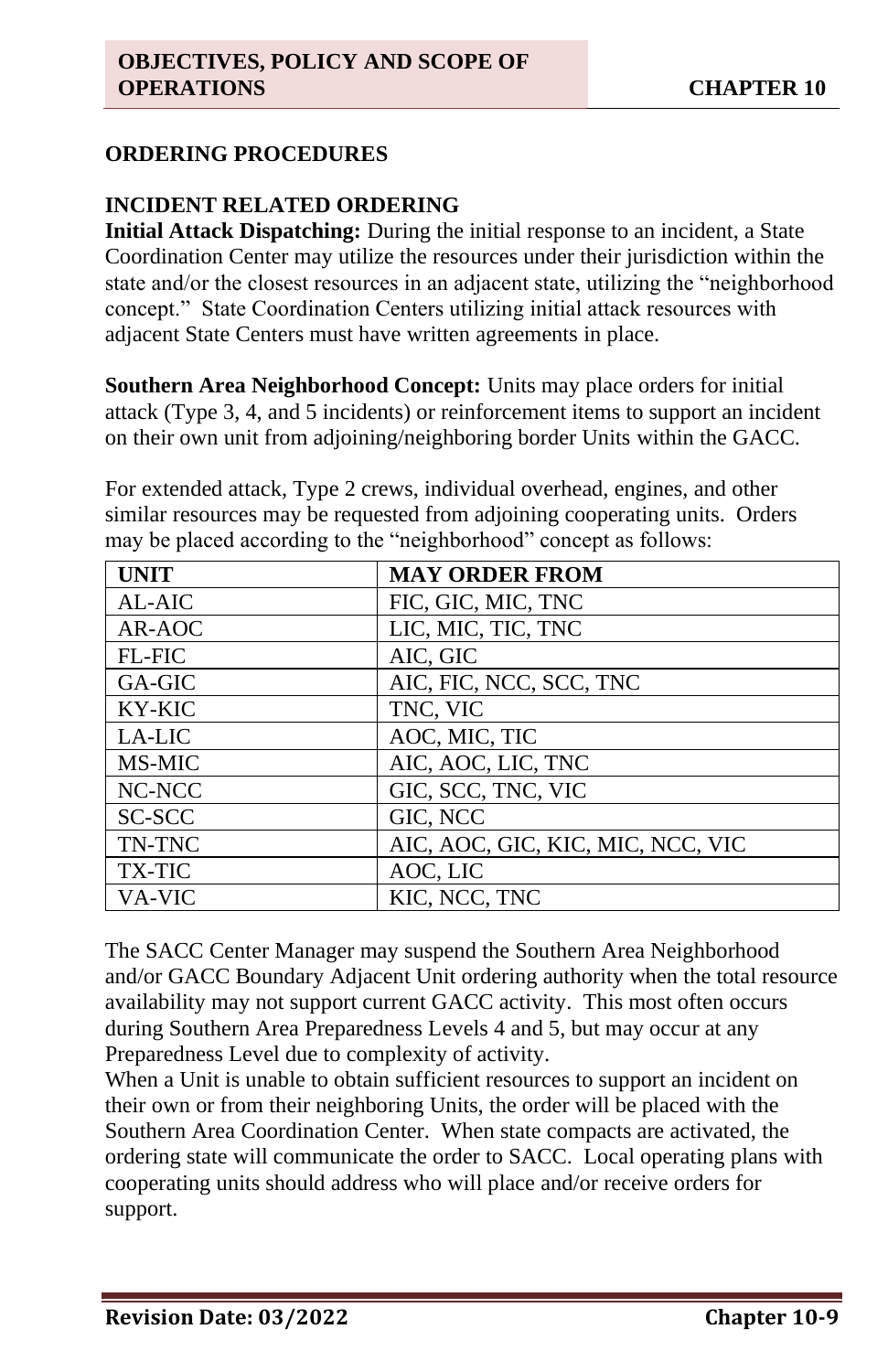State Coordination Centers may order Agency and/or Exclusive Use aircraft during Initial Attack utilizing the Southern Area Neighborhood Concept only if they have exhausted all aircraft resources within their dispatch jurisdiction. All other orders must be placed with SACC when a State Coordination Center cannot fill within their dispatch jurisdiction which include Call-When- Needed resources, DOI's On Call Aircraft Contracts & Source List resources, Prescribed Burn projects, All Hazard Incidents, etc.

Orders for National and Regional resources to include interagency hotshot crews, radio systems, etc., will be placed through SACC.

SACC shall notify the requesting state when a needed resource is not available within the Southern Area and the order is being prepared for placement with NICC. The requesting State Coordination Center shall then have the option to cancel or modify the resource order.

SACC shall keep all State Coordination Centers alerted to possible shortages of firefighting resources nationally, as well as within the Southern Area. This will be accomplished during the conference call in Preparedness Levels 4 and 5.

#### **PRESCRIBED FIRE**

It is the responsibility of the Fire Manager for the prescribed fire project to arrange for and obtain their resources.

However, SACC will assist the Prescribed Fire Manager's host State Coordination Center in providing a resource, utilizing the dispatch ordering channels, as needed, if difficulty in finding a specific resource arises.

# **ORDERING BETWEEN LOCAL OFFICES ACROSS GACC BOUNDARIES**

Local dispatch centers adjacent to one another may engage in resource ordering across GACC boundaries without having a formal agreement or MOU in place. Resource movement could include personnel and equipment for wildland fire response, prescribed burning opportunities and/or other resource based activities. Local border agreements may be necessary if there is a need to exchange funds or provide for cross-billing authorities.

The sending GACC must grant approval to the local center before any National or Geographic type resources are sent across GACC boundaries. Depending on National PL levels and/or NMAC priorities, the NICC may also require approval. Resources sent across GACC boundaries cannot be reassigned without prior approval from the sending GACC and the sending local unit. With the exception of initial attack, all resources are to be mobilized across GACC boundaries on a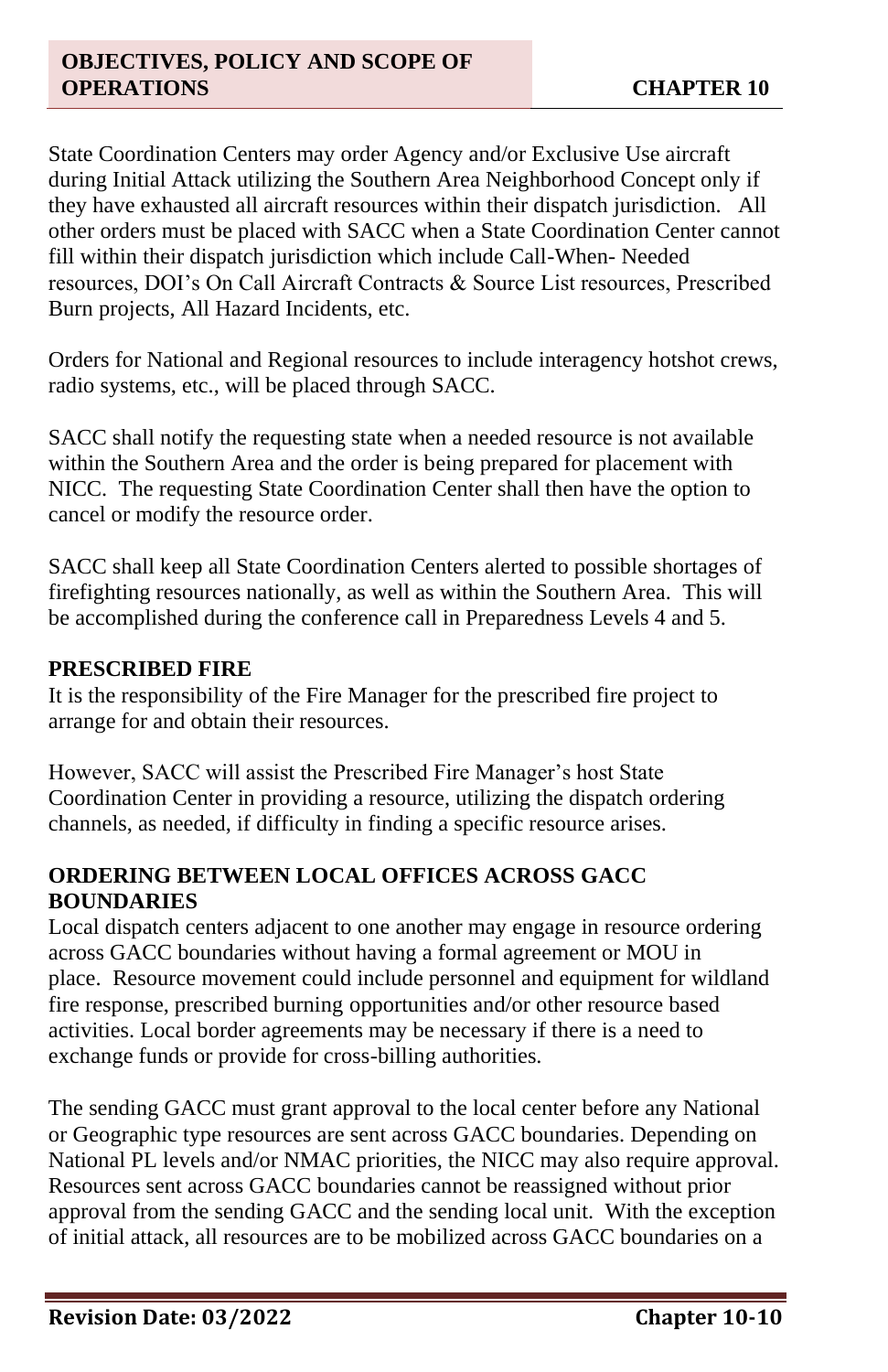resource order. Resources committed beyond initial attack are expected to be ordered on a resource order.

# **NON-WILDLAND FIRE RELATED ORDERING**

SACC will accept requests for non-suppression incidents (i.e., flood, hurricane, tornados, homeland defense, etc.). Southern Area Units will forward all detail requests for planning and preparedness, including severity requests, to SACC through the respective State Coordination Centers for details greater than 14 days. Ordering information will be documented on the detail request form. This form is a supplemental information worksheet to the standard resource order form. All pertinent items on the form should be completed. This will give the perspective detailer complete information on the requesting unit's needs. All persons filling details from the Southern Area should have access to the completed detail request form before travel is commenced. Orders will be placed through normal dispatch channels.

Preposition assignments may be prearranged between units. No movement will be initiated until the request is placed through the dispatch systems, stating request has been prearranged and with which unit.

When the sending and receiving units are confirmed, SACC will request these units work directly with each other to address and resolve administrative and personnel matters.

Travel itineraries will be relayed through normal dispatch channels.

# **COST CODING**

All fire suppression orders are to have an Interagency FireCode assigned by the ordering office. For detailed agency information, Refer to the National Interagency Mobilization Guide, Chapter 10.

# **NATIONAL MULTI-AGENCY COORDINATING (NMAC) GROUP ORGANIZATION**

Refer to the National Interagency Mobilization Guide, Chapter 10.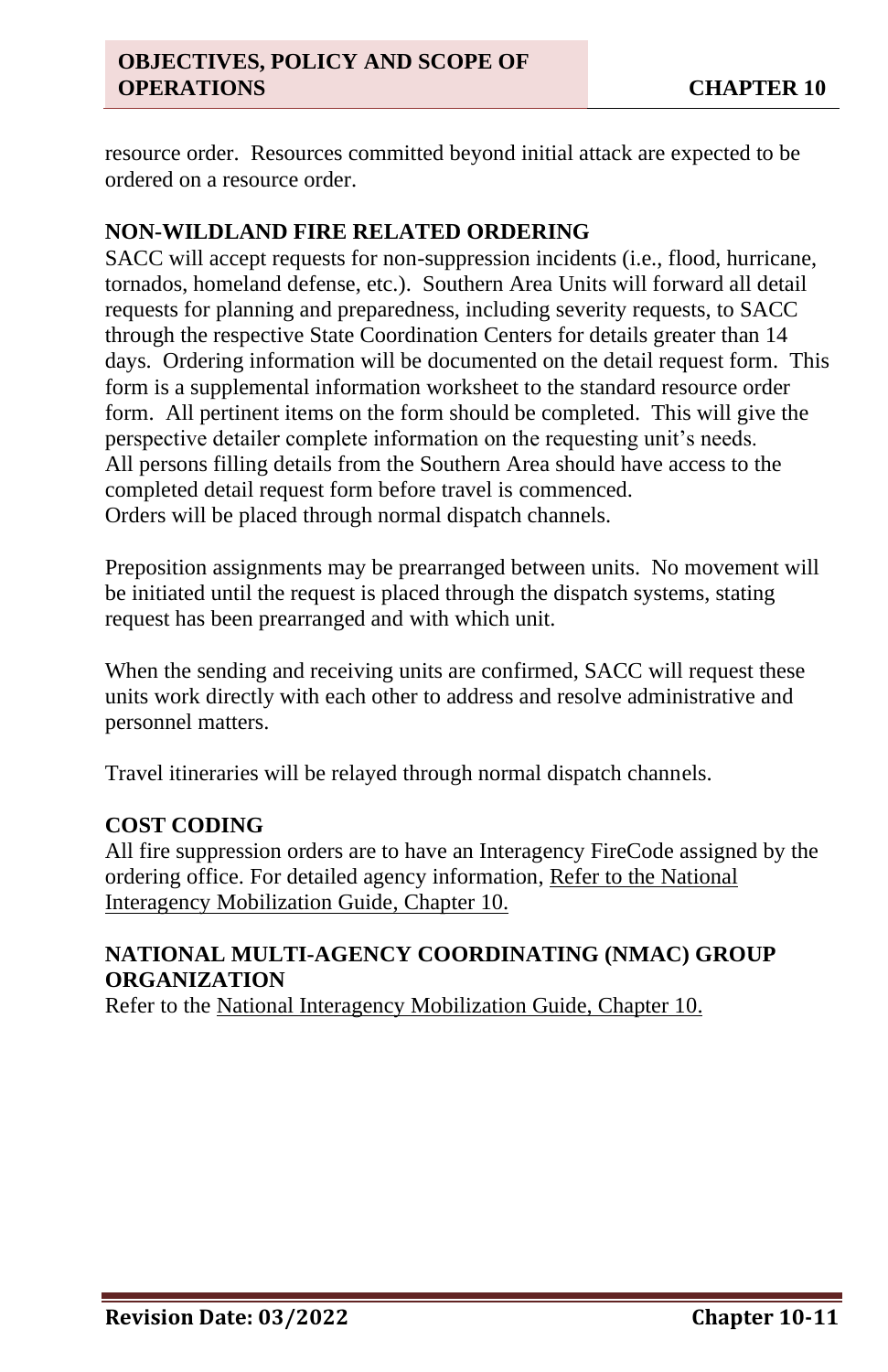#### **SOUTHERN AREA MULTI-AGENCY COORDINATING GROUP (MAC)**

#### **ACTIVATING THE MAC GROUP**

At Preparedness Level 3 or when significant commitment of resources is occurring, the Southern Area Coordinating Group and Southern Area Center Manager will discuss and consider the need to activate the MAC Group and supporting organization. The MAC group is comprised of top management level personnel from those agencies who have jurisdictional responsibility and those that are heavily supporting the effort or may be significantly impacted by lack of local resources. Each of the members of the MAC Group should have delegated authority from their respective Agency Administrators for the following responsibilities:

- $\triangleright$  Prioritize incidents.
- $\triangleright$  Ensure that the collective situation and resource situation status is provided and current, by agency.
- ➢ Anticipate future resource needs

#### **ROLE OF THE MAC GROUP**

Activation of a MAC group improves interagency coordination at top management levels and provides for allocation and timely commitment of multiagency emergency resources on any incident. Participation by multiple agencies in the MAC effort will improve:

- ➢ Overall situation status information.
- ➢ Incident priority determination.
- ➢ State and Federal disaster coordination.
- ➢ Political interfaces.
- $\triangleright$  Overall coordinated information provided to the media and agencies involved.
- ➢ Prioritization of incidents and critical resources

#### **Refer to the SA MAC Group Operating Plan.**

**[https://gacc.nifc.gov/sacc/resources/logistics/SAMAC\\_Operating\\_Plan.pdf](https://gacc.nifc.gov/sacc/resources/logistics/SAMAC_Operating_Plan.pdf)**

# **INCIDENT SUPPORT ORGANIZATION**

Refer to the National Interagency Mobilization Guide Chapter 10.

Agency administrators are responsible for emergency operation. They provide general guidance and interact with the MAC Group. Typically, some or all of their responsibilities are delegated to personnel who can devote more complete attention to the situation. Often the unit Fire Management Officer (FMO) has responsibility for the Incident Support Organization (ISO) and as a representative on the local MAC Group. Routine initial attack and other dispatch functions continue but are separated from the ISO. Each office shall maintain a dispatch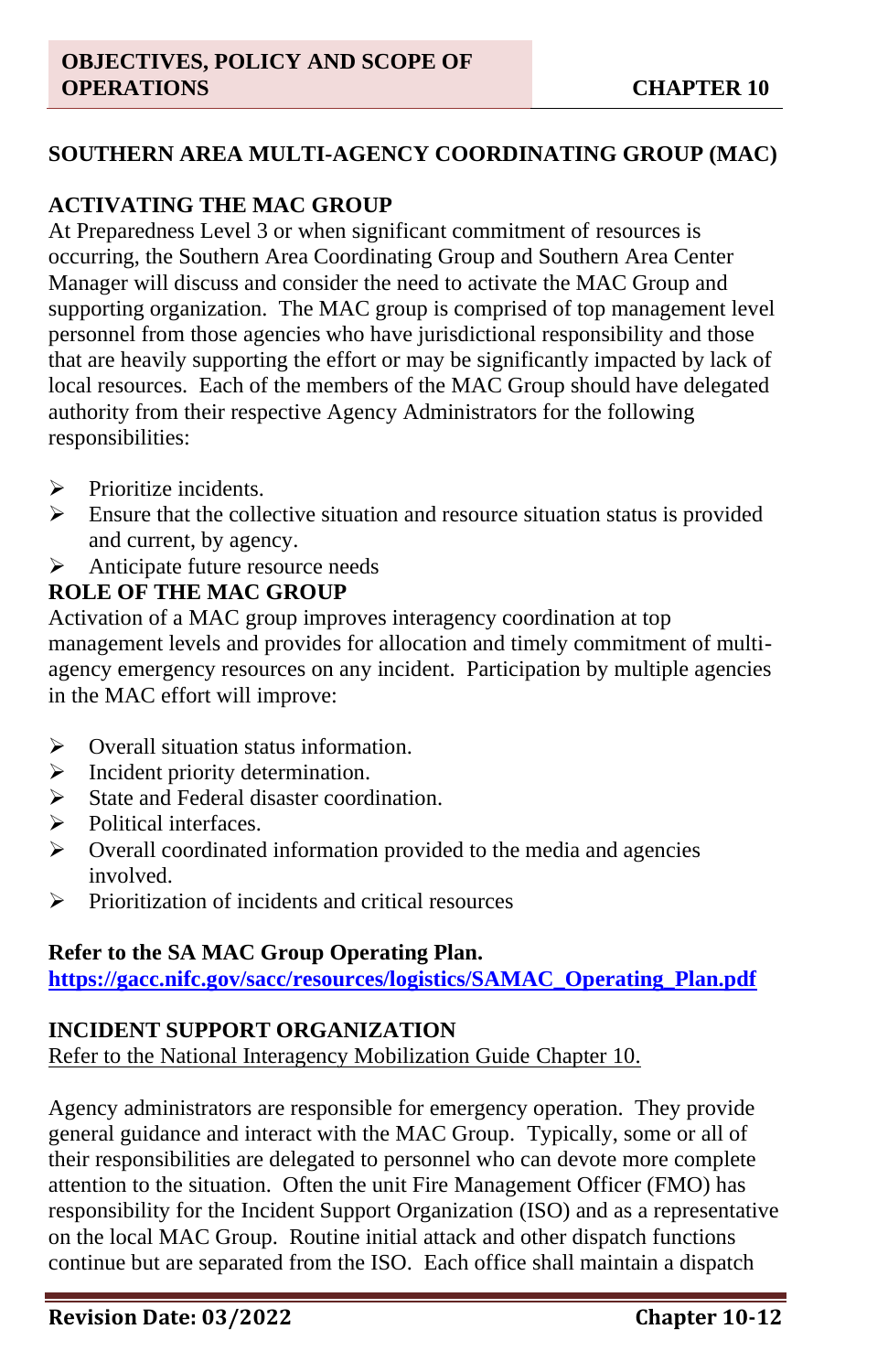operating plan which will include authorities, roles, and responsibilities for expanded dispatch personnel, procedures for routine and emergency operations, the resource order process, job aids and references for the integration of buying teams and sources of supply.

The ISO works to provide logistical support to the host agency and the incident(s). The ISO is implemented to address the increased business volume and to supplement established organizations. Staffing positions in an ISO are based on need rather than preconceived organizational chart.

The ISO reports to the agency administrator and is composed of functional branches, Expanded Dispatch, Technical Support, and Administrative Support. The functional branches coordinate and cooperate to support the host agency and the incident(s).

#### **EXPANDED DISPATCH**

Refer to the National Interagency Mobilization Guide, Chapter 10.

#### **TRANSITION CHECKLIST**

The following is a simple checklist for the transition from initial attack dispatching to major incident support:

State Coordination Center Responsibilities:

- ➢ Order Interagency Incident Management Team/All-Hazard Management Team and related support items (cache van, radios systems, etc.), as appropriate.
- ➢ Request a Temporary Flight Restriction If required, request special VHF radio frequencies from SACC, as needed.
- **EXECUTE:** Implement a preplanned transition to an incident support organization. Refer to the National Interagency Mobilization Guide, Chapter 10.
- ➢ Implement agency organization commensurate to the situation, including Safety Officer(s), Law Enforcement Officer(s), Information Officer(s), Hazardous Materials Coordinator(s), etc.
- $\triangleright$  Designate agency person as incident information focal point at the unit level.
- $\triangleright$  Notify cooperating agencies.

SACC Responsibilities:

- ➢ Notify appropriate agency management personnel of the situation.
- ➢ Notify on-call IC of the situation. When Incident Management Team or All-Hazard Management Team is ordered, ensure related support items (cache van, radios systems, etc.) are considered and requested by the ordering unit.
- ➢ Order additional staffing for expanded operations and any local logistical support.
- ➢ Consider needs for staging area and personnel.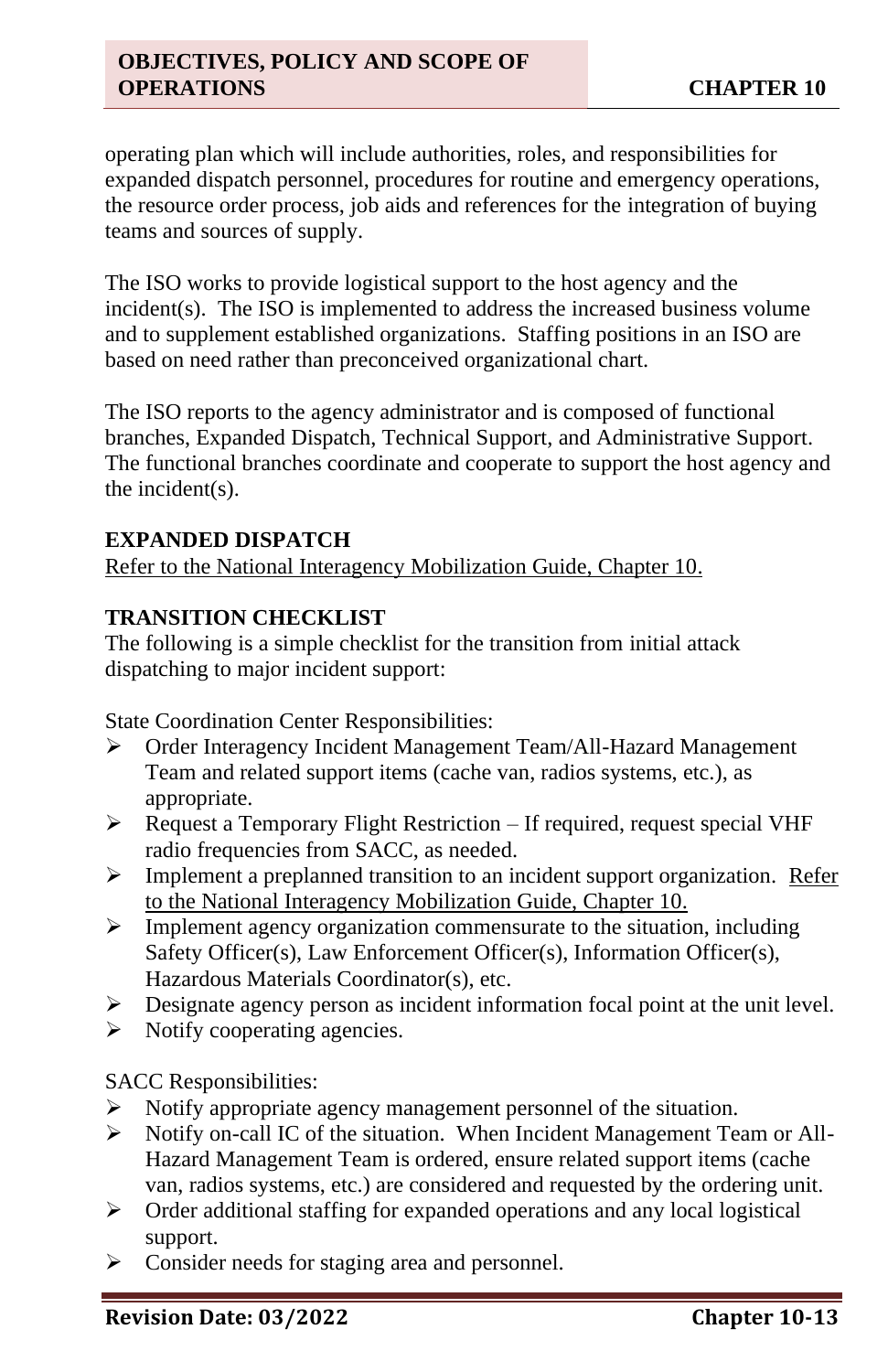- ➢ Request that Public Affairs Officer is designated as incident information focal point at the regional level (Forest Service incidents only).
- ➢ Ensure an Agency Official is designated as a Technical Liaison when the Region is notified that Departmental or Administrative Officials will be visiting an incident (Forest Service incidents only).

#### **TECHNICAL SUPPORT**

Refer to the National Interagency Mobilization Guide, Chapter 10.

#### **ADMINISTRATIVE SUPPORT**

Refer to the National Interagency Mobilization Guide, Chapter 10.

#### **COMPLEXITY**

Refer to the National Interagency Mobilization Guide, Chapter 10.

#### **EXAMPLE ORGANIZATIONS**

Refer to the National Interagency Mobilization Guide, Chapter 10.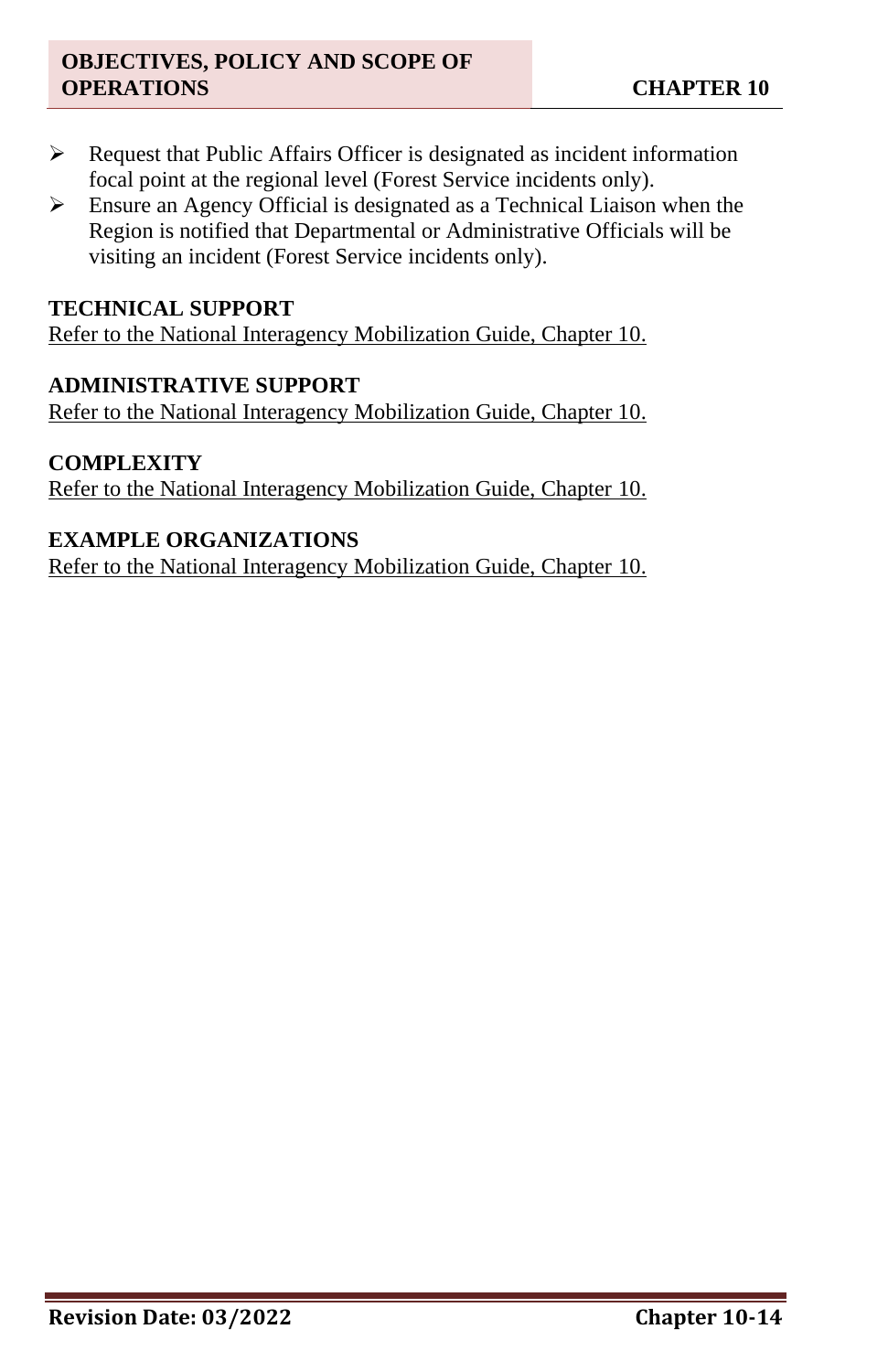#### **SOUTHERN AREA COORDINATION CENTER ORGANIZATION**

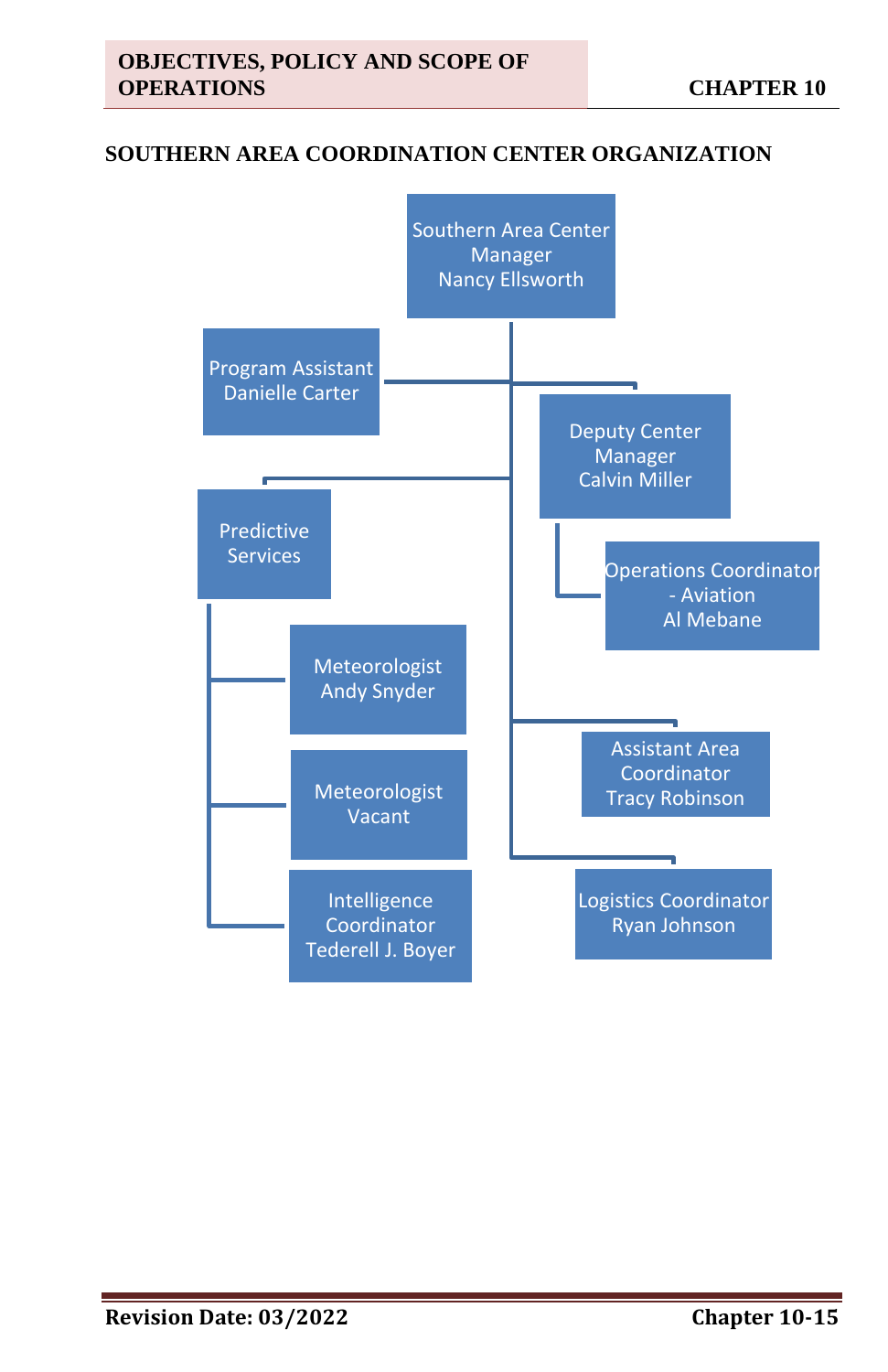# **NATIONAL FIRE PREPAREDNESS PLAN**

Refer to National Interagency Mobilization Guide, Chapter 10.

#### **WHY PREPAREDNESS LEVELS ARE ESTABLISHED**

Refer to National Interagency Mobilization Guide, Chapter 10.

### **SOUTHERN AREA PREPAREDNESS LEVELS**

The Southern Area Preparedness levels have been established to:

- ➢ Identify the level of wildland fire or prescribed fire activity, all-hazard activity, severity, and resource commitment within the Southern Area
- ➢ To identify actions to be taken by Agency Administrators, Center Manager, Unit Administrators, and State Coordination Centers to assure an appropriate level of preparedness/readiness for the existing and potential situation.
- $\triangleright$  To modify or curtail Area or Unit fire management activities when essential to assure preparedness and response capabilities for situations within the Southern Area.

# **GENERAL**

The SACC Center Manager will monitor the Area wildland fire and all-hazard situation and determine Preparedness Levels. Preparedness Level 4 and above will be set after consultation with the Southern Area Coordinating Group. In declaring the Preparedness Level, the following will be considered:

- ➢ Current and forecasted weather and fire danger
- ➢ Severity and number of recent fires
- ➢ Resources currently committed
- $\blacktriangleright$  Heavy risk periods
- $\triangleright$  Severity and/or complexity of all-hazard incidents

Area Preparedness Levels are determined from the ground up, and at the higher levels may constrain activities in a single unit not experiencing similar activity. This ensures that sufficient resources will be available for Area or National situations. However, Area Preparedness Levels must also be responsive to the National Preparedness Levels that identify amounts of wildland fire activity, severity and resource commitment nationally.

Certain circumstances may arise where it is necessary to make exceptions to management considerations specified in the Preparedness Levels. The following section describes applicable circumstances and procedures to be followed.

#### **EXCEPTIONS**

Since the National Preparedness Levels are designed to ensure that sufficient resources are available for the National situation, management direction/considerations at higher National Preparedness Levels may constrain activities in the Southern Area, where no incident activity may be occurring.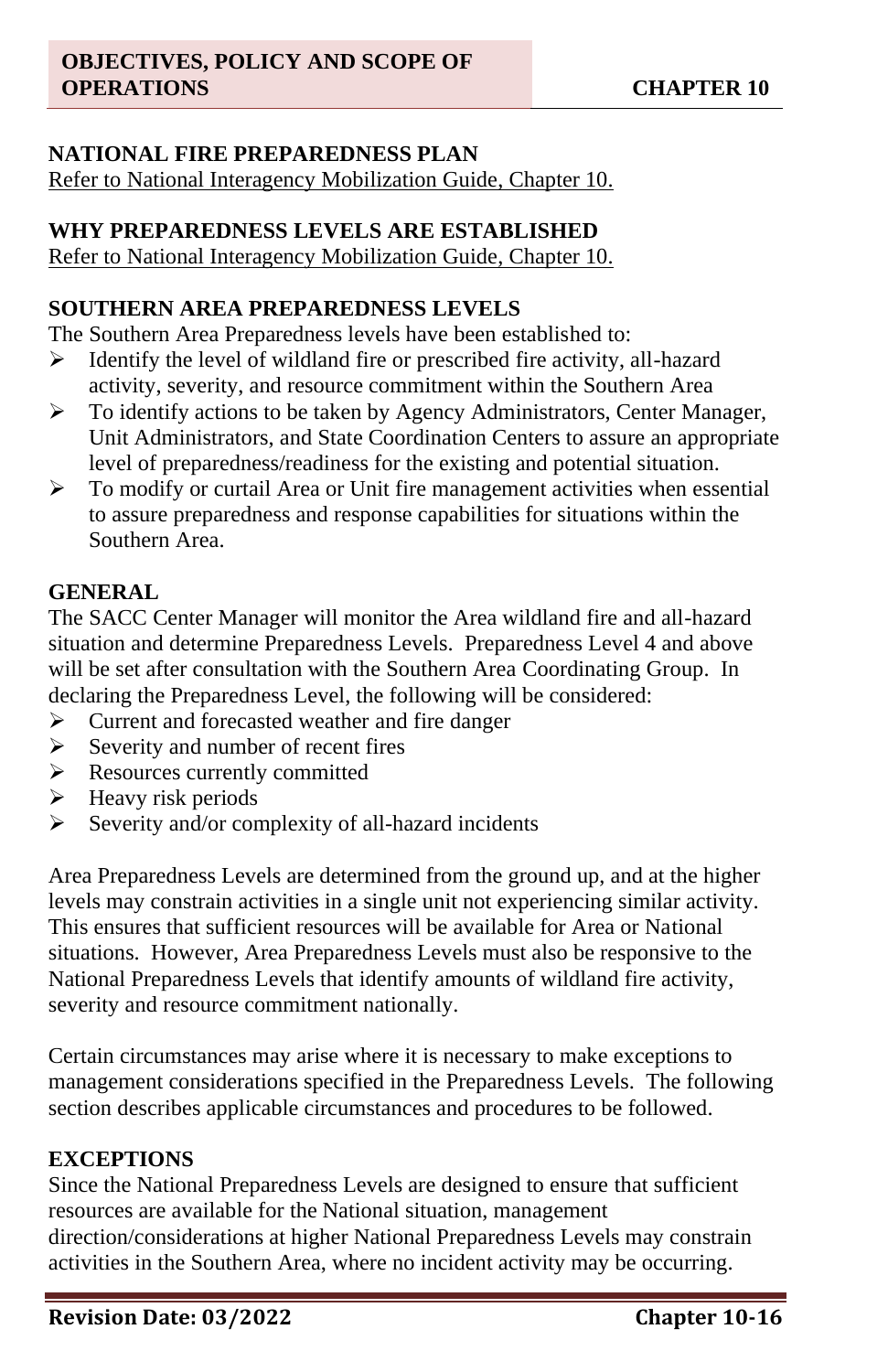In instances where the Southern Area may be requested to support other Geographical Areas with its resources, the SACC Center Manager and MAC Group may increase the Area PL and take the appropriate actions. The Southern Area PL may differ from the National PL, based upon the availability of resources within the Southern Area and potential and/or severity of incidents.

#### **PREPAREDNESS LEVEL DESCRIPTION**

The following tables specify actions that the Southern Area will take in providing incident support capability suited to the hazard, risk, and situation complexity. Each action specified under a PL is in addition to all actions taken in the preceding PL.

| <b>ALL PREPAREDNESS LEVELS</b>                                                                                                                                                                                                                                                                                               |                                                           |  |
|------------------------------------------------------------------------------------------------------------------------------------------------------------------------------------------------------------------------------------------------------------------------------------------------------------------------------|-----------------------------------------------------------|--|
| Description: The following activities apply regardless of the level of incident                                                                                                                                                                                                                                              |                                                           |  |
| activity.                                                                                                                                                                                                                                                                                                                    |                                                           |  |
| Management Direction/Consideration                                                                                                                                                                                                                                                                                           | Responsibility                                            |  |
| A. Report wildland and prescribed fire activity via                                                                                                                                                                                                                                                                          | Unit Administrator /                                      |  |
| the Interagency Situation Report program as                                                                                                                                                                                                                                                                                  | <b>State Coordination</b>                                 |  |
| directed by SACC.                                                                                                                                                                                                                                                                                                            | Center                                                    |  |
| B. For all incidents that meet the large fire criteria,<br>prepare an ICS-209 and submit via FAMWEB<br>system. (Southern Area and National Interagency<br>Mobilization Guides, Chapter 60)                                                                                                                                   | Incident<br>Commander/State<br><b>Coordination Center</b> |  |
| C. Provide SACC with timely intelligence on<br>existing and emerging situations.                                                                                                                                                                                                                                             | <b>State Coordination</b><br>Center                       |  |
| D. Provide 7-day product                                                                                                                                                                                                                                                                                                     | <b>SACC</b> Predictive<br>Services                        |  |
| E. Staff State Coordination Centers commensurate<br>with the level of incident activity and resource order<br>workload not only at the local level but also the<br>Southern Area and National activity levels. This<br>will range from providing an afterhours contact to<br>staffing the center on an extended shift basis. | Fire Management<br>Officer                                |  |
| E. Weekly conference call with Southern Area<br><b>Incident Commanders</b>                                                                                                                                                                                                                                                   | <b>SACC</b>                                               |  |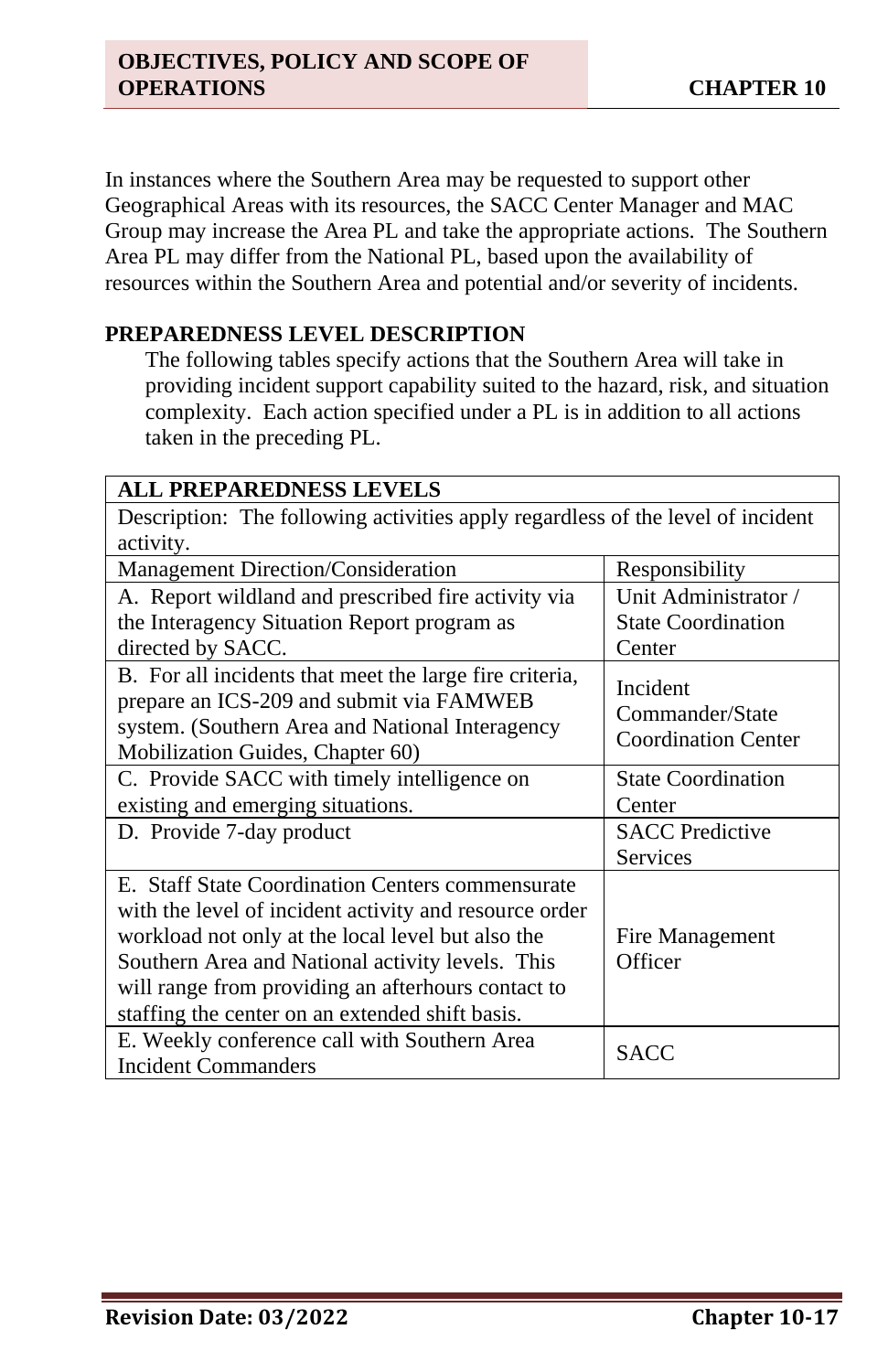#### **PREPAREDNESS LEVEL 1**

Description: Minimal activity area wide. Most Fire Danger Rating Areas have low to moderate fire danger and probability of significant incident occurrence. Potential for escaped fires is low. Minimal commitment of Southern Area Resources. Units are handling all incidents without outside resources.

| Management Direction/Consideration                                                                | Responsibility        |
|---------------------------------------------------------------------------------------------------|-----------------------|
| A. SACC staffed as appropriate. Outside of business<br>hours, a Duty Coordinator will be on-call. | <b>Center Manager</b> |
| B. Monitor daily situation reports.                                                               | Center Manager        |

#### **PREPAREDNESS LEVEL 2**

Description: Moderate activity. At least several Fire Danger Rating Areas with Moderate to High fire danger and possibility of significant incident occurrence. Potential for escaped fires is moderate. Potential exists for fires becoming Class D or larger. Potential for hurricane or other all-hazard involvement. Little or no commitment of Southern Area Resources in Area, although national mobilization may be occurring.

| Management Direction/Consideration                                                                  | Responsibility      |
|-----------------------------------------------------------------------------------------------------|---------------------|
| A. Consider staffing SACC seven days a week with<br>extended hours and/or Duty Coordinator on call. | Center Manager      |
| B. Consider severity needs.                                                                         | Area Administrators |
| C. Consider coordinating the issuance of press                                                      |                     |
| releases that highlight interagency current conditions                                              | Area Administrators |
| and a brief outlook.                                                                                |                     |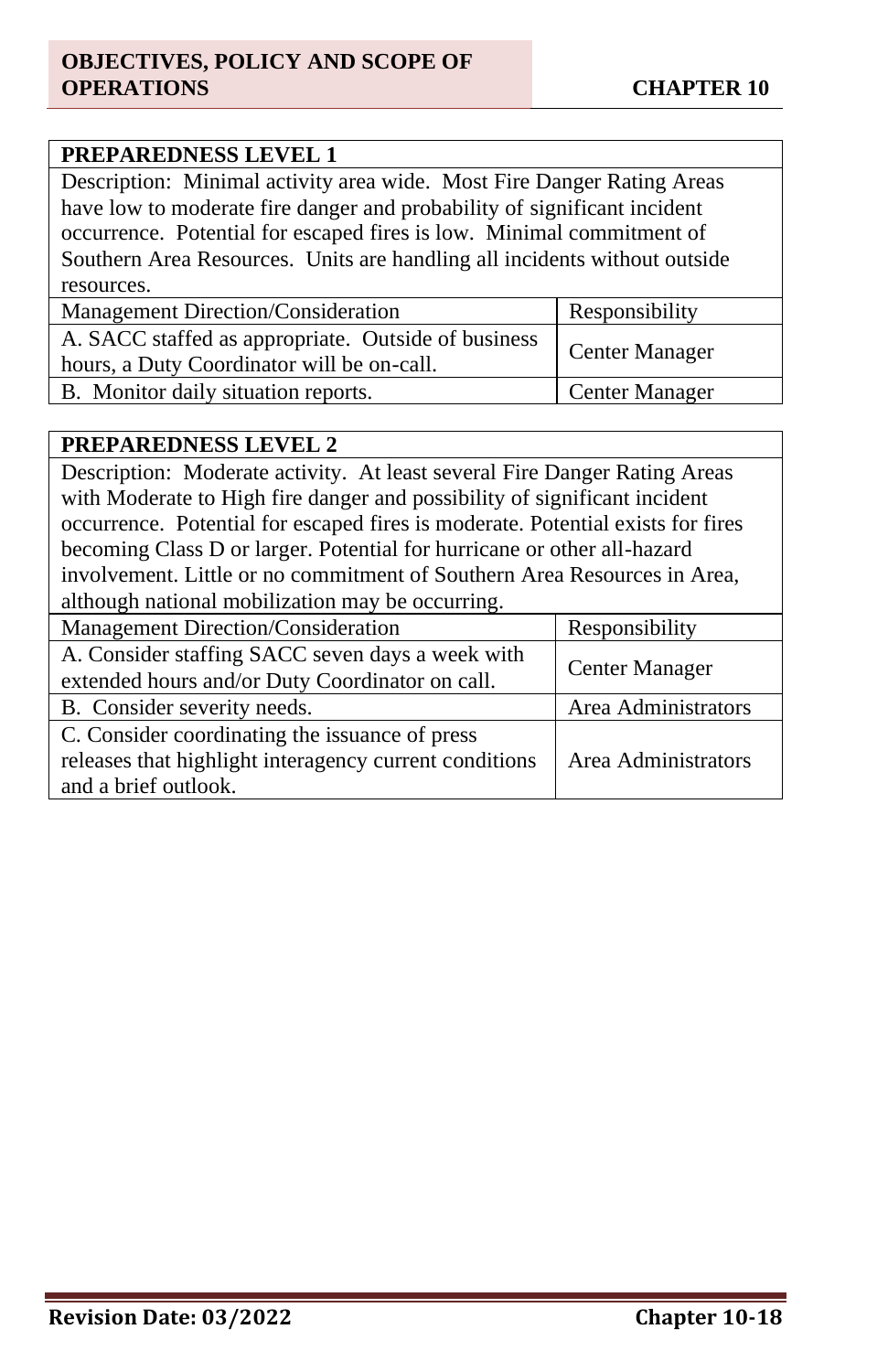| <b>PREPAREDNESS LEVEL 3</b>                                                                                                                                                                                                                   |                                            |  |
|-----------------------------------------------------------------------------------------------------------------------------------------------------------------------------------------------------------------------------------------------|--------------------------------------------|--|
| Description: Several Fire Danger Rating Areas are experiencing High or<br>greater fire danger and/or two or more units experiencing significant incidents,<br>either fire or all-hazard or national mobilization requiring a major commitment |                                            |  |
| of Southern Area resources. Potential exists for fires becoming Class E or<br>larger. Possible hurricane strike in area within 72 hours. FEMA is considering<br>issuing mission assignments. One Incident Management Team is on standby       |                                            |  |
| or committed to an incident, or 50 percent of Area crews or initial attack<br>resources are committed.                                                                                                                                        |                                            |  |
| Management Direction/Consideration                                                                                                                                                                                                            | Responsibility                             |  |
| A. SACC staffed 0800-1800 seven days a week.<br>Hours may be extended, according to activity<br>occurring. Consider seven day staffing of Predictive<br>Services unit. Consider Activation of Decision<br>Support.                            | Center Manager                             |  |
| B. Provide daily weather briefing                                                                                                                                                                                                             | <b>SACC</b> Predictive<br>Services         |  |
| C. Consider the activation of MAC.                                                                                                                                                                                                            | Center Manager/MAC                         |  |
| D. Ensure management systems provide sufficient<br>support to keep computers and telecommunications<br>fully operational.                                                                                                                     | <b>Center Manager</b>                      |  |
| E. Maintain two airtankers within the Southern Area<br>as appropriate.                                                                                                                                                                        | <b>Center Manager</b>                      |  |
| E. Consider daily/weekly conference calls with State<br><b>Coordination Centers.</b>                                                                                                                                                          | <b>Center Manager</b>                      |  |
| F. Consider need for daily/weekly Aviation calls.                                                                                                                                                                                             | <b>Center Manager</b>                      |  |
| G. Coordinate pre-positioning of resources as<br>appropriate.                                                                                                                                                                                 | Center Manager/MAC                         |  |
| H. Ensure incident qualified personnel are available<br>for assignment.                                                                                                                                                                       | <b>Agency Administrator</b>                |  |
| I. Consider opening pre-identified Mobilization<br>Centers/Staging Areas as appropriate.                                                                                                                                                      | <b>Center Manager</b>                      |  |
| G. Consider activating State Compacts.                                                                                                                                                                                                        | Compact Coordinator/<br><b>Fire Chiefs</b> |  |

**Service**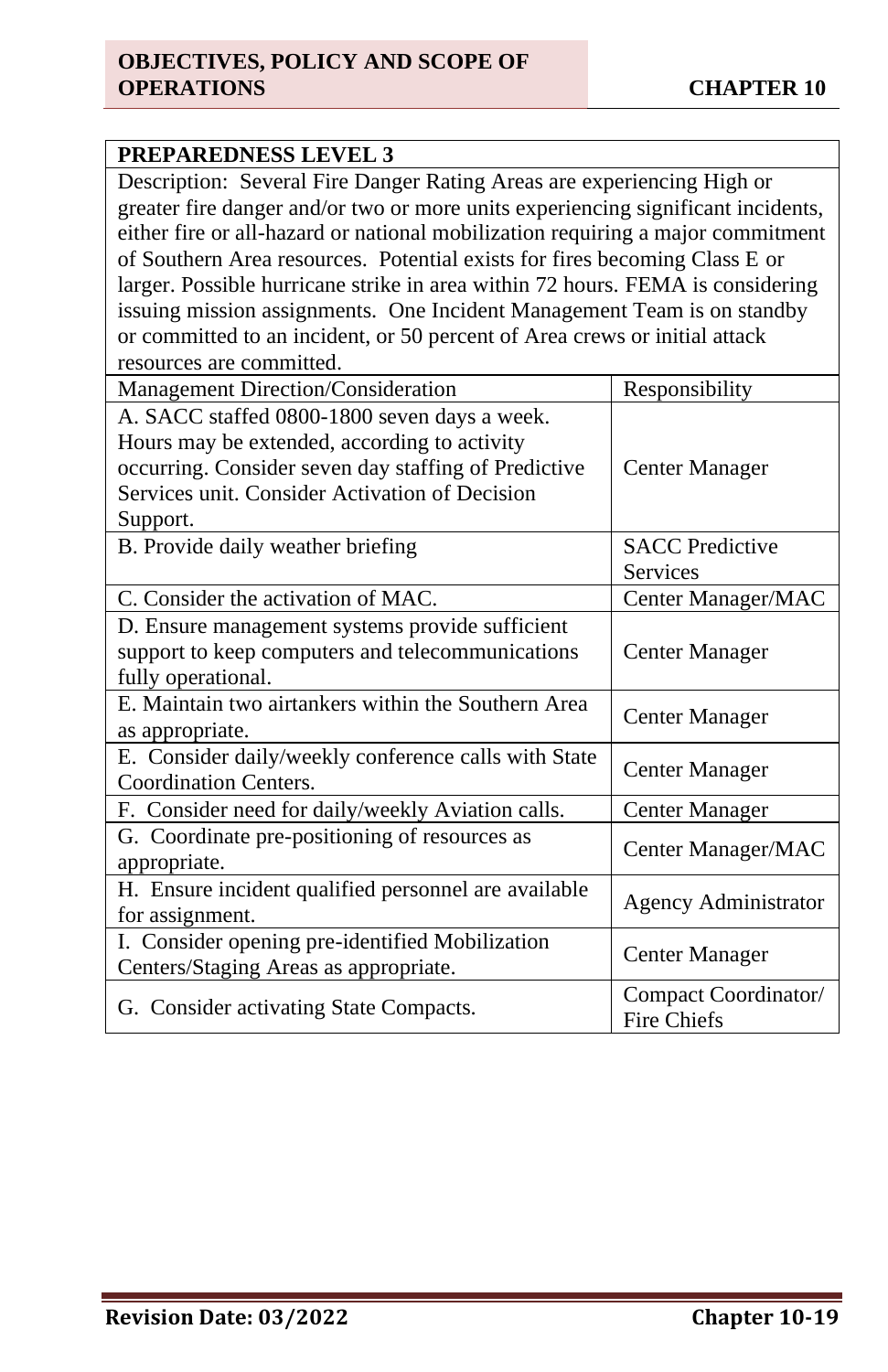# **PREPAREDNESS LEVEL 4** Description: Several Fire Danger Rating Areas are experiencing Very High or Extreme Fire Danger. Four or more units experiencing fire or all-hazard incidents requiring additional resources mobilized from outside the area. High number of fires escaping initial attack. No improvement in the predicted weather is expected for at least 48-72 hours. More than two Incident Management Teams are committed in the Southern Area. Possible hurricane strike in the area within 24 hours and FEMA has tasked SACC with several mission assignments. Management Direction/Consideration Responsibility A. Allocation of resources according to priorities set A. Anotation of resources according to priorities set <br>by the MAC Group. B. Open pre-identified Mobilization Centers/Staging B. Open pre-definition Moonization Centers/Staging | Center Manager C. Activate Interagency Public Information Group | Center Manager

| C. Activate Interagency Public Information Group                                                   | <b>Center Manager</b> |
|----------------------------------------------------------------------------------------------------|-----------------------|
| D. Activate a Decision Support at SAOTC as needed<br>based upon need and severity.                 | <b>Center Manager</b> |
| E. Consider prepositioning Incident Management<br>Teams.                                           | <b>MAC</b>            |
| F. Consider prepositioning Helicopter Modules,<br>Safety Officers, and Type 3 Incident Commanders. | Center Manager/MAC    |
| G. Consider activation of Aviation Safety Assistant<br><b>Teams</b>                                | <b>MAC</b>            |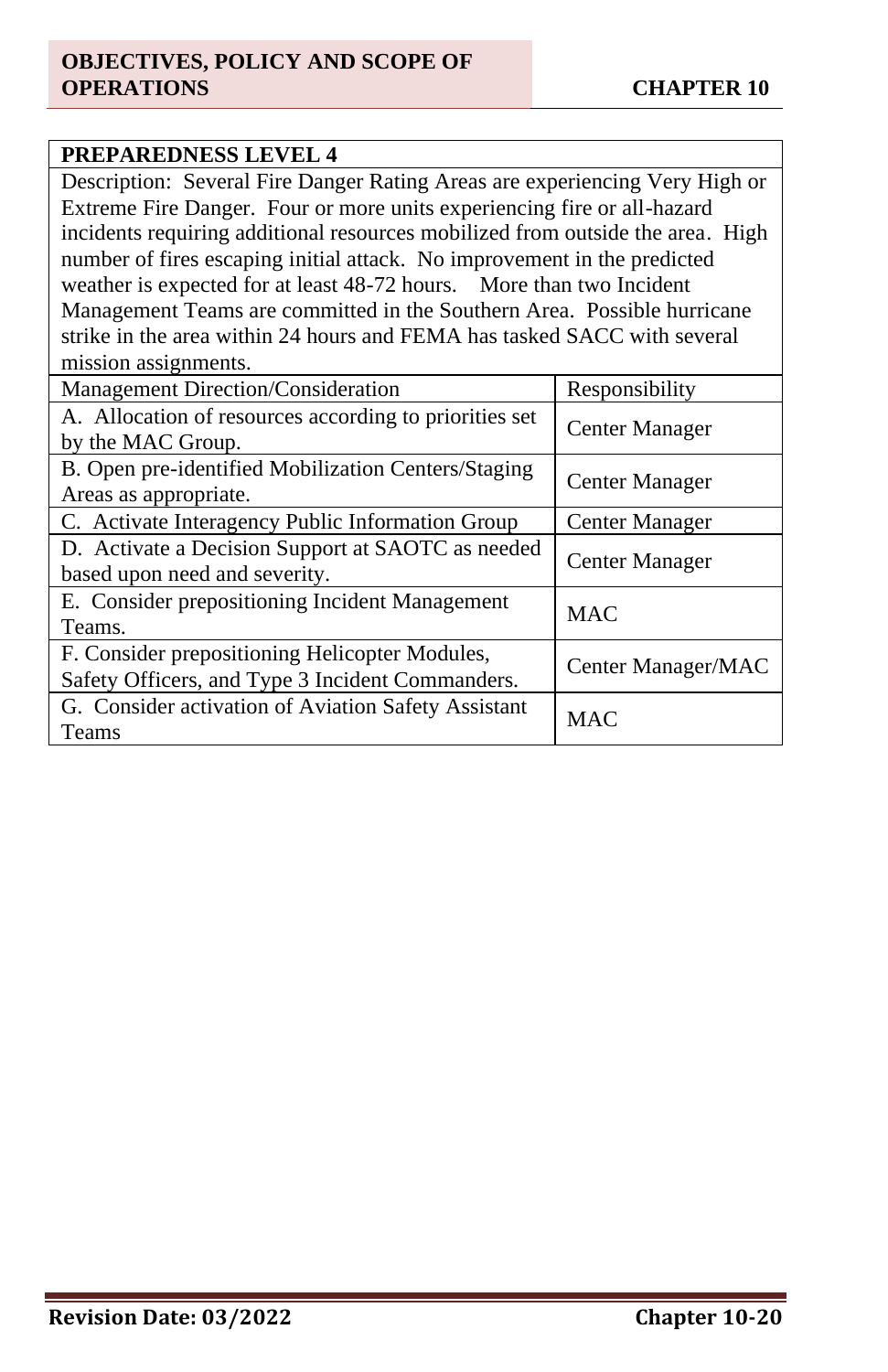### **PREPAREDNESS LEVEL 5**

Description: Several State/Federal units are experiencing major fire or allhazard incidents which have the potential to exhaust all resources, while numerous new fires or resource commitments continue to occur. Most, if not all, the resources within the Area are committed. As resources become available, they are immediately reassigned to other incidents. The majority of support is coming from outside the Area. No improvement in the weather is predicted for at least 72 hours. A hurricane has made landfall causing significant damage. FEMA has tasked SACC with several mission assignments related to the hurricane or all-hazard incident leading to a depletion of Southern Resources.

| Management Direction/Consideration               | Responsibility           |  |
|--------------------------------------------------|--------------------------|--|
| A. Intensify coordination efforts with all       | <b>MAC</b>               |  |
| wildland fire protection agencies.               |                          |  |
| B. All State Coordination Centers staffed 7 days |                          |  |
| a week to provide coverage/service for affected  | Fire Management Officers |  |
| units.                                           |                          |  |
| C. Assess risk and impacts of the proposed       |                          |  |
| actions and discuss with the National MAC        | Center Manager / MAC     |  |
| Group.                                           |                          |  |

#### **PREPAREDNESS LEVEL 5 to 4**

**Description: Large fire potential has decreased. Most critical needs for ongoing large fires or incidents have been met. No longer receiving new mission assignment for hurricane or all-hazard incidents.** 

#### **PREPAREDNESS LEVEL 4 to 3**

**Description: Competition for resources has decreased. Team comitment across the area is decreasing. Ordering for hurricane or all-hazard support has decreased and critical needs have been met.** 

#### **PREPAREDNESS LEVEL 3 to 2**

**Description: The majority of significant fires are releasing resources and reaching containment. Initial attack resources are becoming available. Fuels and weather conditions are not conducive for significant fire growth. Requests for hurricane or all hazard support is greatly diminished.** 

#### **NATIONAL MULTI-AGENCY COORDINATING GROUP (MAC) DECISIONS**

Refer to the National Interagency Mobilization Guide, Chapter 10.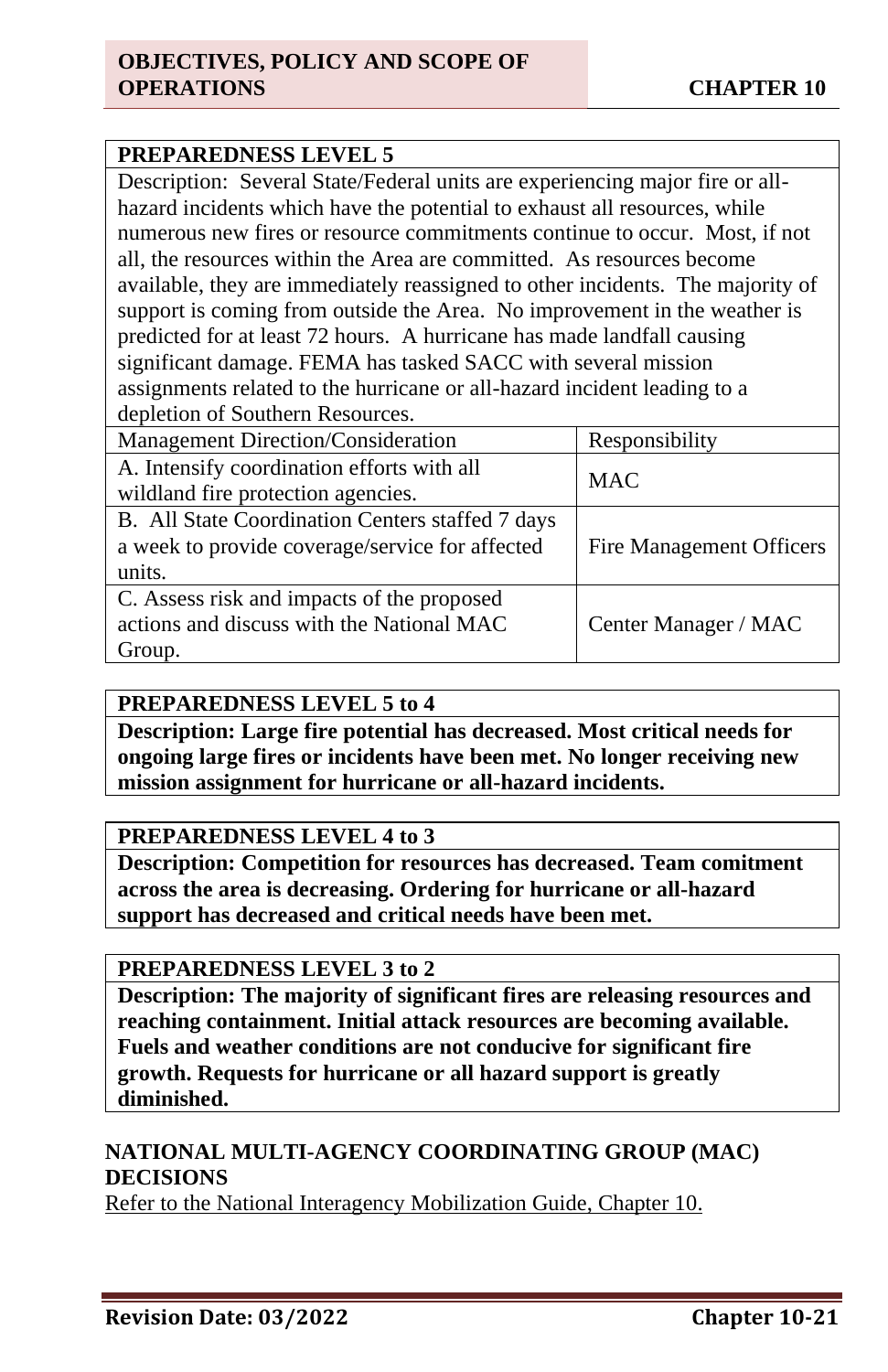# **FOLLOW-UP EVALUATION**

Refer to the National Interagency Mobilization Guide, Chapter 10.

### **MOBILIZATION PROCEDURES FOR MILITARY AND INTERNATIONAL ASSIGNMENTS** Refer to the National Interagency Mobilization Guide, Chapter 10.

#### **INTERAGENCY AGREEMENTS**

#### **Southern Area Interagency Agreements**

Interagency agreements established within the Southern Area between cooperating partners can be found on the following webpage: [https://gacc.nifc.gov/sacc/cooperative\\_agreements.php](https://gacc.nifc.gov/sacc/cooperative_agreements.php)

#### **National Interagency Agreements**

**Interagency Agreement for the Provision of Temporary Support During Wildland Firefighting Operations among the United States Department of Agriculture, and The United States Department of Defense**  Refer to the National Interagency Mobilization Guide.

**Interagency Agreement for Fire Management between the Bureau of Land Management, Bureau of Indian Affairs, National Park Service, U.S. Fish and Wildlife Service of the United States Department of the Interior and the Forest Service of the United States Department of Agriculture** Refer to the National Interagency Mobilization Guide.

**Interagency Agreement for Meteorological and Other Technical Services between the United States Department of Interior, the United States Department of Agriculture, and the National Weather Service Land Management**

Refer to the National Interagency Mobilization Guide.

**Memorandum of Understanding between the United States Department of Agriculture Forest Service and the United States Department of Interior – Bureau of Land Managemen6t, Bureau of Indian Affairs, National Park Service, Fish and Wildlife Service, and Bureau of Reclamation (Law Enforcement)**

Refer to the National Interagency Mobilization Guide.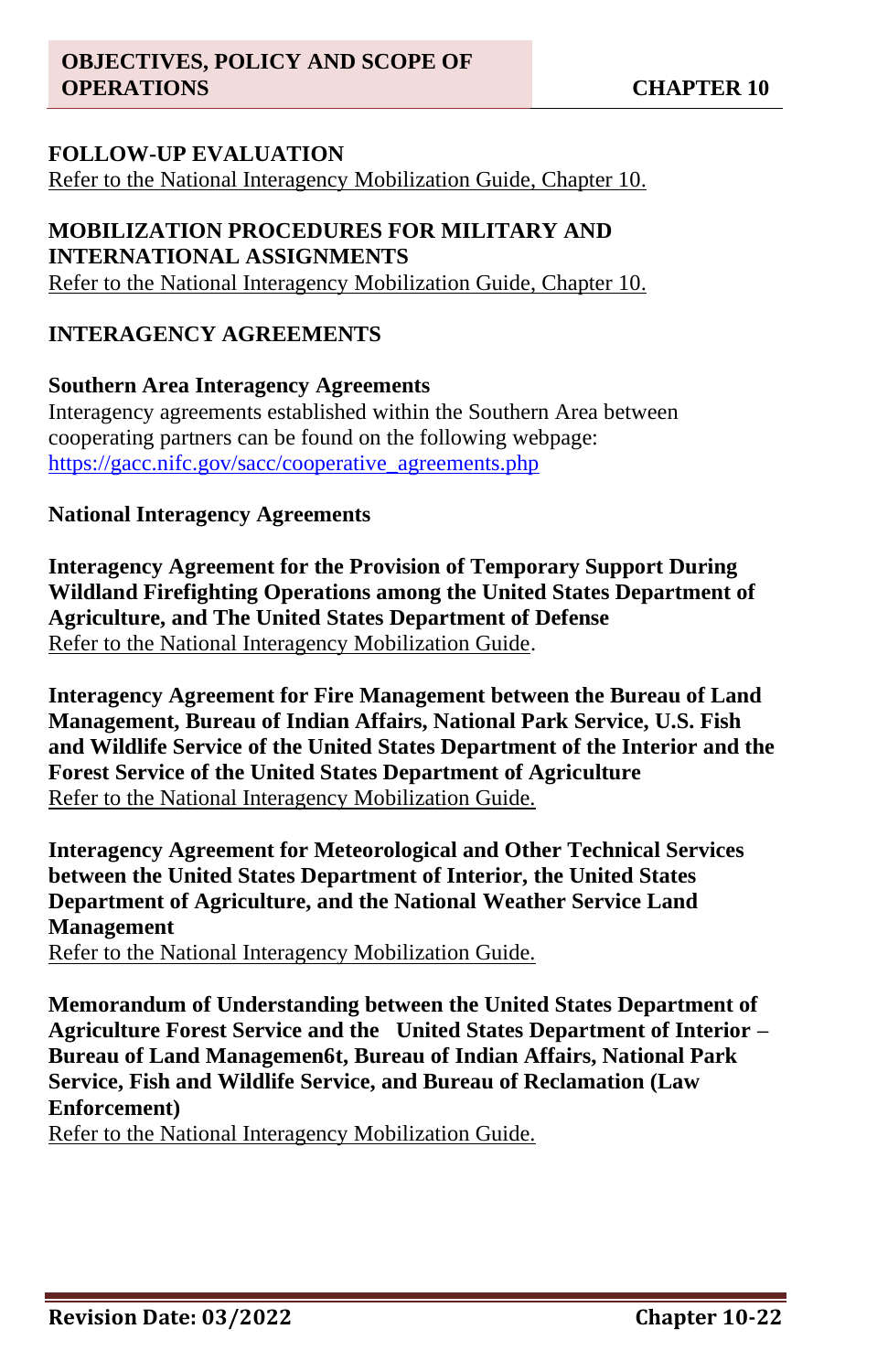**International Emergency Assistance Response Process – Operating Plan for USDA Forest Service, Bureau of Land Management, Assistant Directorate – Resource Use & Protection, Office of Fire and Aviation Management, International** 

Refer to the National Interagency Mobilization Guide.

**Interagency Memorandum of Agreement between U.S. Department of Agriculture – Forest Service, U.S. Department of Interior – Bureau of Land Management, and United States Army – Special Operations Command** Refer to the National Interagency Mobilization Guide.

#### **SMOKEJUMPER AGREEMENT**

**Interagency Agreement between the U.S. Department of Interior – Bureau of Land Management, and the U.S. Department of Agriculture – Forest Service, for the Joint Operation of Smokejumper Resources** Refer to the National Interagency Mobilization Guide.

**MODULAR AIRBORNE FIREFIGHTING SYSTEM AGREEMENTS Agreement between North Carolina Department of Natural Resources and Community Development, Division of Forest Resources, and Forest Service – United States Department of Agriculture** Refer to the National Interagency Mobilization Guide.

**Agreement between California – Department of Forestry, the National Guard, and USDA - Forest Service, Pacific Southwest Region**  Refer to the National Interagency Mobilization Guide.

**Collection Agreement between Wyoming State Forestry Division and the Forest Service – United States Department of Agriculture** Refer to the National Interagency Mobilization Guide.

**INTERNATIONAL AGREEMENTS Canada Support - Policy** Refer to the National Interagency Mobilization Guide Chapter 10.

**Canada Support – Operational Guidelines** Refer to the National Interagency Mobilization Guide Chapter 10.

**Australia Support - Policy** Refer to the National Interagency Mobilization Guide Chapter 10.

**Australia Support – Operational Guidelines** Refer to the National Interagency Mobilization Guide Chapter 10.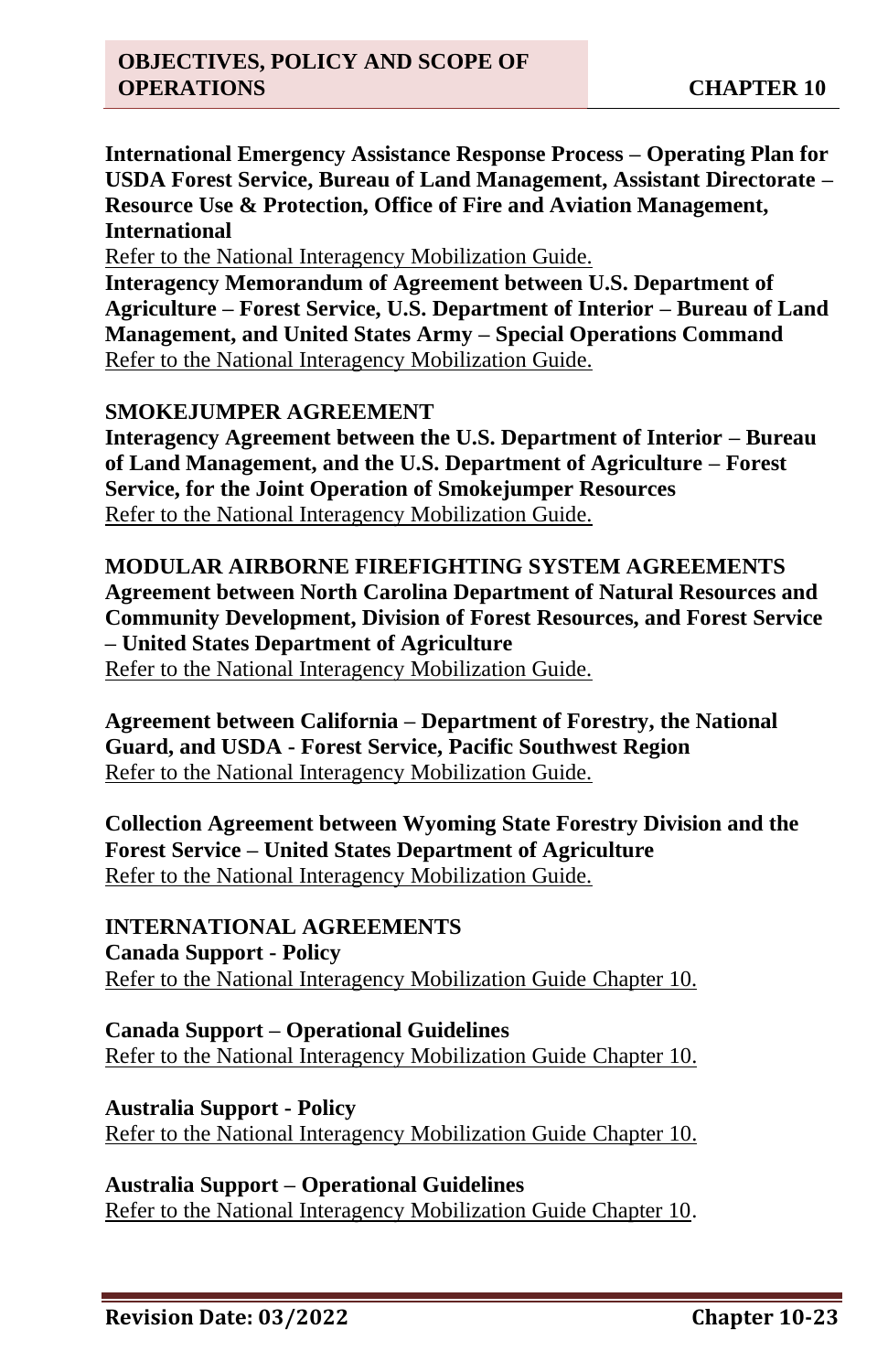#### **New Zealand Support - Policy**

Refer to the National Interagency Mobilization Guide Chapter 10.

### **New Zealand Support – Operational Guidelines**

Refer to the National Interagency Mobilization Guide Chapter 10.

#### **Mexico Support - Policy**

Refer to the National Interagency Mobilization Guide Chapter 10.

#### **Mexico Support – Operational Guidelines**

Refer to the National Interagency Mobilization Guide Chapter 10.